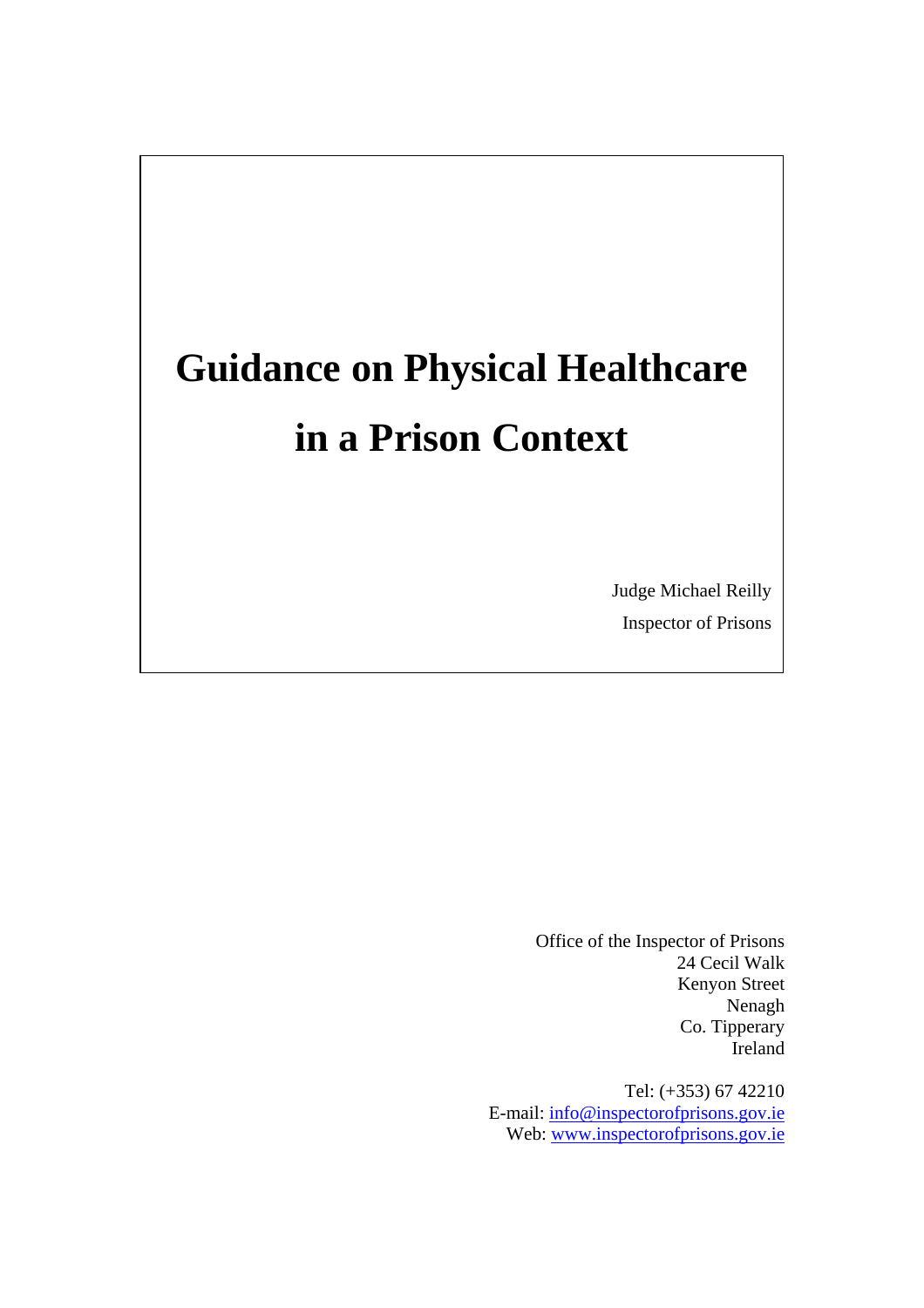# Guidance on Physical Healthcare in a Prison Context

Presented to the Minister for Justice and Equality pursuant to Part 5 of the Prisons Act 2007.

Judge Michael Reilly Inspector of Prisons

18th April 2011

**© Inspector of Prisons 2011**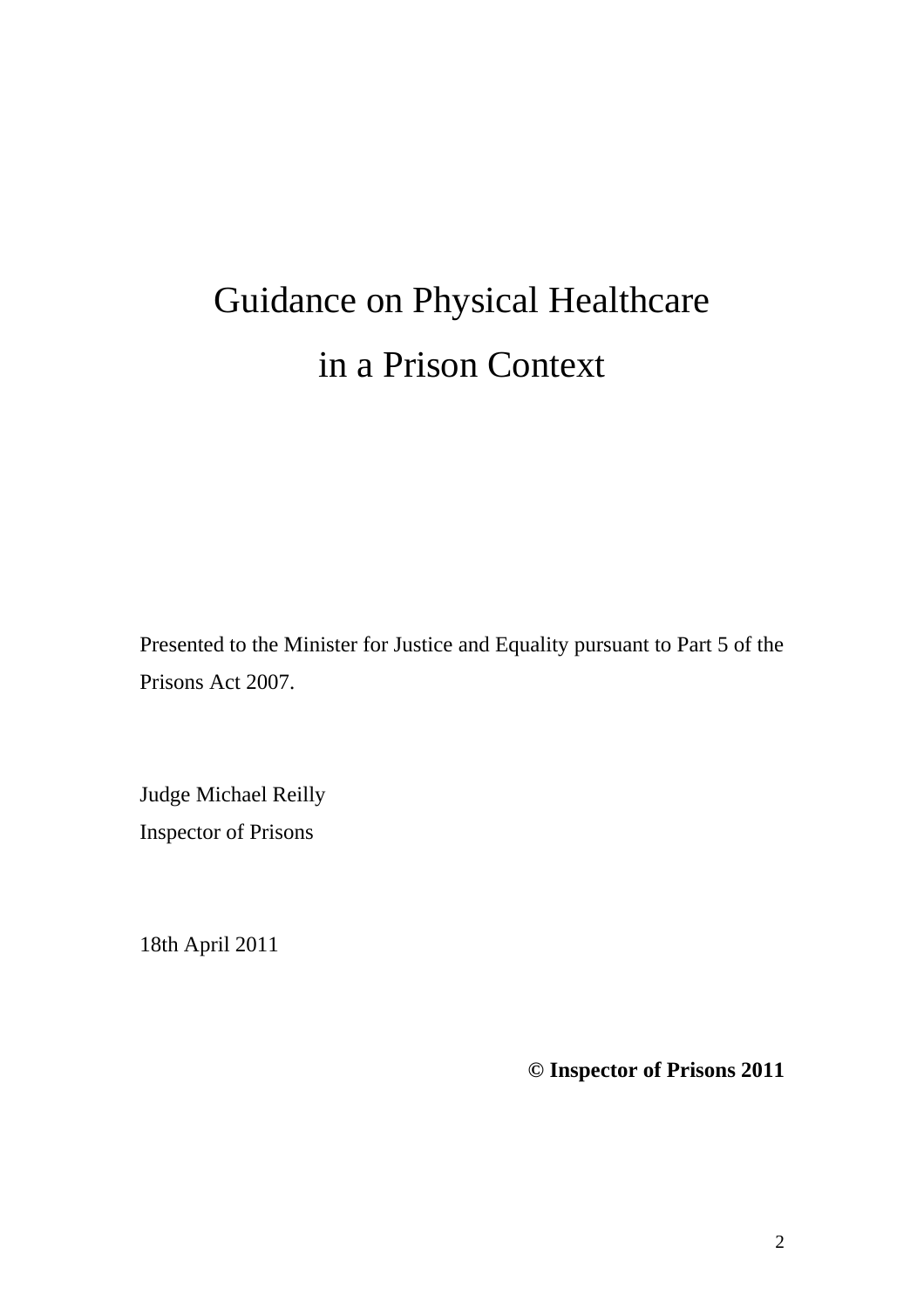# **Contents**

| <b>Acknowledgement</b>                  | 4  |
|-----------------------------------------|----|
|                                         |    |
| <b>Chapter 1</b>                        |    |
| Introduction                            | 5  |
|                                         |    |
| <b>Chapter 2</b>                        |    |
| The Right to Health                     | 9  |
|                                         |    |
| <b>Chapter 3</b>                        |    |
| The Right to Health in a Prison Context | 12 |
|                                         |    |
| <b>Chapter 4</b>                        |    |
| A Case History                          | 37 |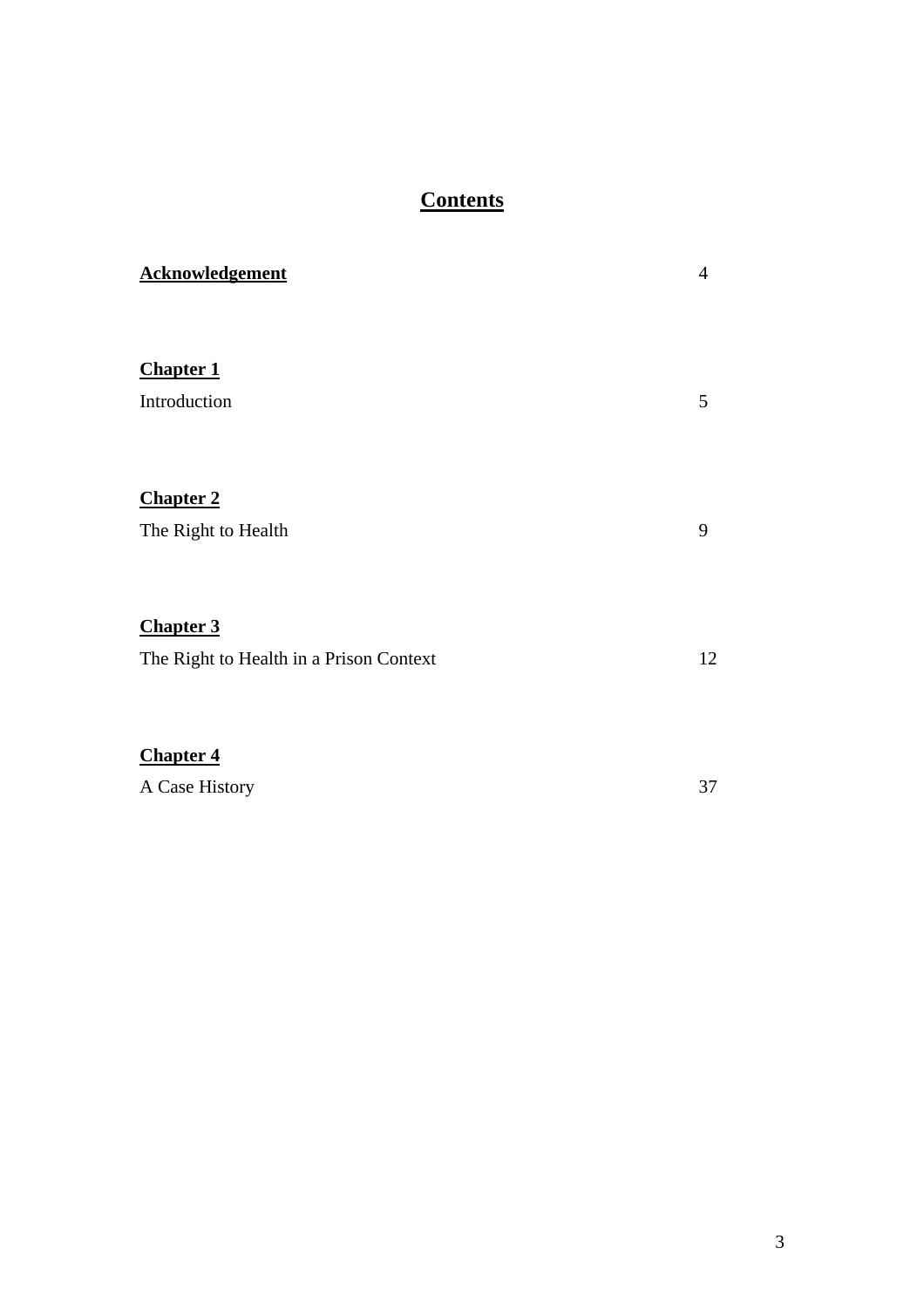## **Acknowledgement**

The guidance that I give in this Report to the Irish Prison Service and prison management on the provision of physical healthcare in Irish Prisons is based on wide ranging research.

I am indebted to Ms. Aoife Watters (Researcher) for her diligence and patience in researching "best practice" on the physical healthcare that should be available to prisoners in our prisons. This was a time consuming exercise which she carried out in addition to her other duties such as inspecting prisons and researching other aspects of penal policy. Ms. Watters also assisted me in the writing of this Report and for that I thank her.

Unfortunately, Ms. Watters has left my office to pursue her further studies. She is a big loss to my small team and will be sadly missed. She was the sole researcher in my office and as such was responsible for researching many aspects of prison life which enabled me publish Standards for the Inspection of Prisons and many Reports on important aspects of penal policy which give guidance to the Irish Prison Service and the senior management of prisons on "best practice" in such areas. I wish her well in her future life.

Judge Michael Reilly Inspector of Prisons

18th April 2011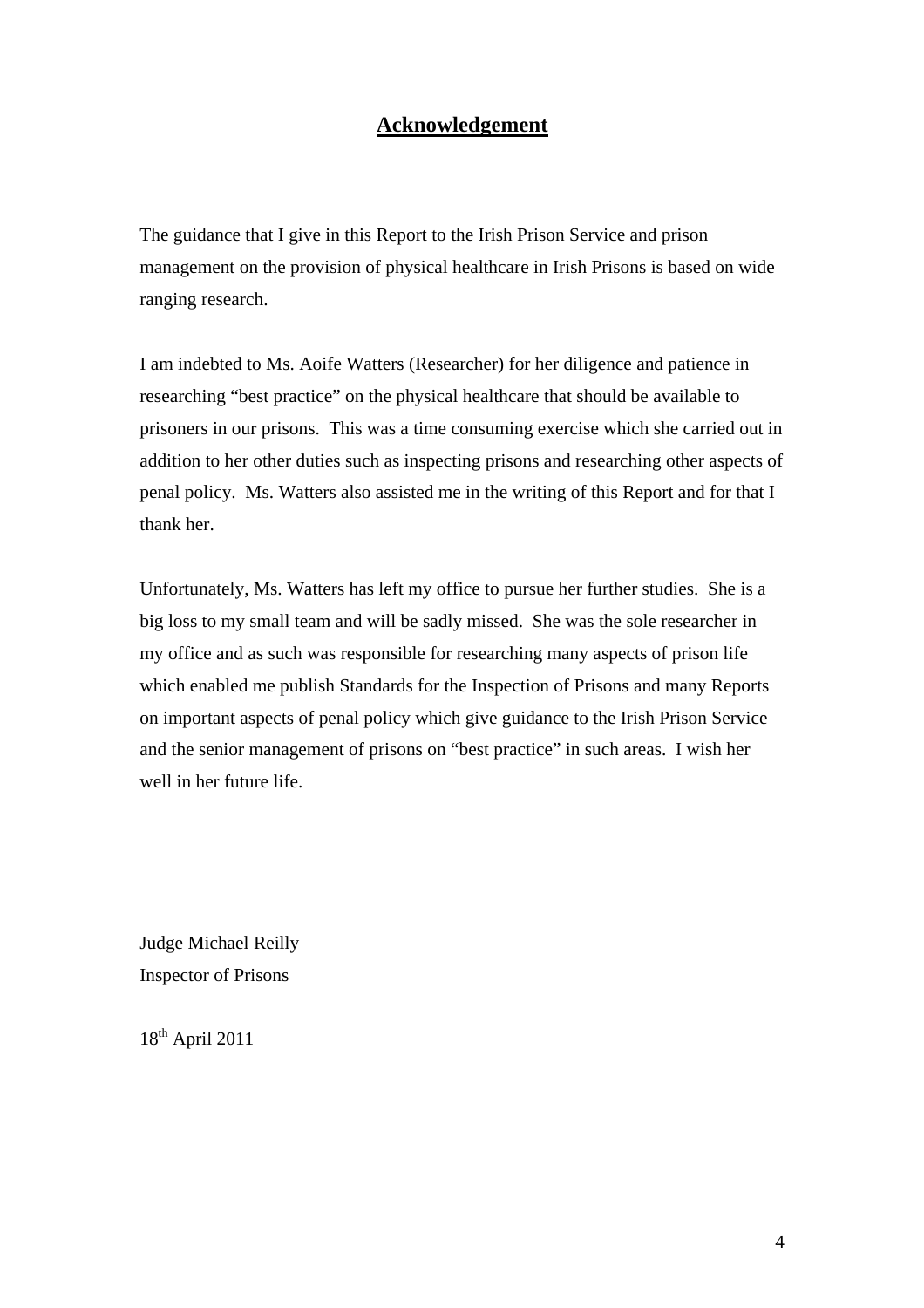## **Chapter 1**

## **Introduction**

- 1.1 It has been my practice in previous reports, when giving guidance to the Irish Prison Service and the management of prisons, to set out in detail the practices that prevail in Irish Prisons in order that the guidance that I give can be put in context.
- 1.2 Deficiencies have been identified in the standard of healthcare provided in a number of Irish Prisons by the Committee for the Prevention of Torture and Inhuman or Degrading Treatment or Punishment (hereinafter referred to as the "CPT") and others. I concur with this statement. From my inspections of prisons I have also concluded that the standard of healthcare varies from prison to prison. Therefore, in this Report, I do not set out the present practice regarding the provision of healthcare in the Irish prisons as this would entail a complete trawl through all prisons which would be a time consuming exercise and result in individual reports on the standard of healthcare being provided in each prison.
- 1.3 The purpose of this Report is to point to the guidance available from all relevant sources which, if accepted, should lead to best practice in the provision of healthcare in our prisons. It is a matter for the Irish Prison Service to ensure that best practice is found in all prisons.
- 1.4 I will expect that, as and from the  $1<sup>st</sup>$  July 2011, all prisons and those responsible for the provision of healthcare will be aware of their obligations and will ensure that best healthcare practice will prevail in all prisons.
- 1.5 This Report is relevant not only to the Irish Prison Service and local management of prisons but also to all those who contribute to the healthcare of prisoners be they working within the Irish prison system or as contractors to the system.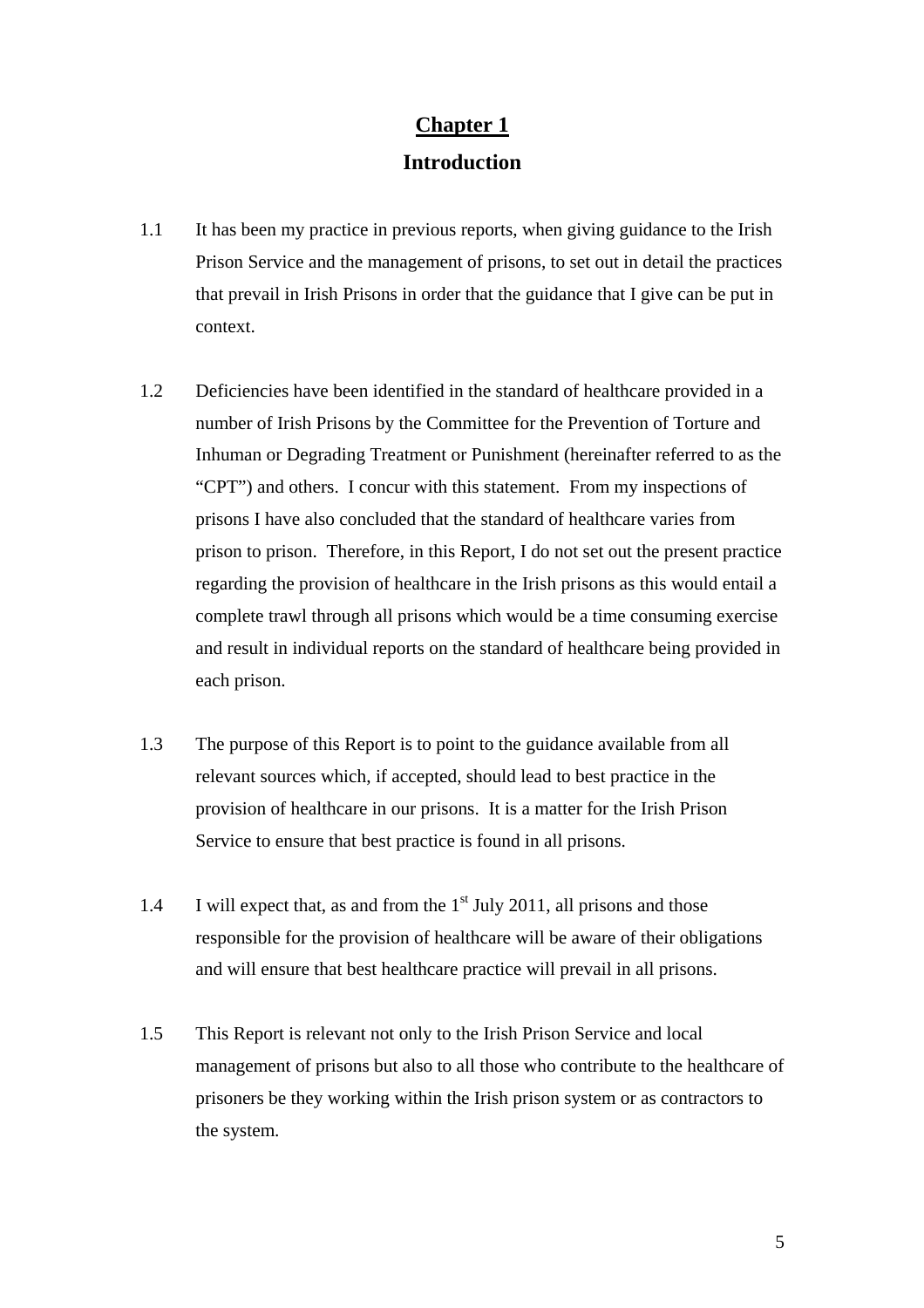- 1.6 The issue of health can be divided into two categories physical health and mental health. This Report deals with physical health explaining that prisoners have a right to health, that they are entitled to the same healthcare as is available in the community and details the duties owed by healthcare professionals to the prisoners in their care.
- 1.7 Chapter 2 of this Report deals with the general right to health which all citizens are entitled to.
- 1.8 Chapter 3 of this Report deals with the right to health in a prison context.
- 1.9 The mental health of prisoners is a complex matter. Evidence from mental health experts, those working in the prisons, anecdotal evidence and my observations suggest that there are many prisoners who suffer from mental illness, many of which are vulnerable and should not be accommodated in our prisons.
- 1.10 I am aware that the Commission of Investigation into the killing of Mr. Gary Douch is tasked, *inter alia,* to:-

*"review policies, practice and procedures regarding the safety of prisoners in custody whether in prison, a place of detention, the Central Mental Hospital or other institution; and, in particular to review protocols for those prisoners with specific behavioral problems or vulnerabilities (psychiatric, violent or disruptive) or those in need of additional protection and to make recommendations on what policies and/or legislative measures should be adopted in the future for the management and treatment of such prisoners with a view* 

- *1. to promoting the safety and health of prisoners*
- *2. to providing a secure and safe environment for prisoners and persons dealing with prisoners, and*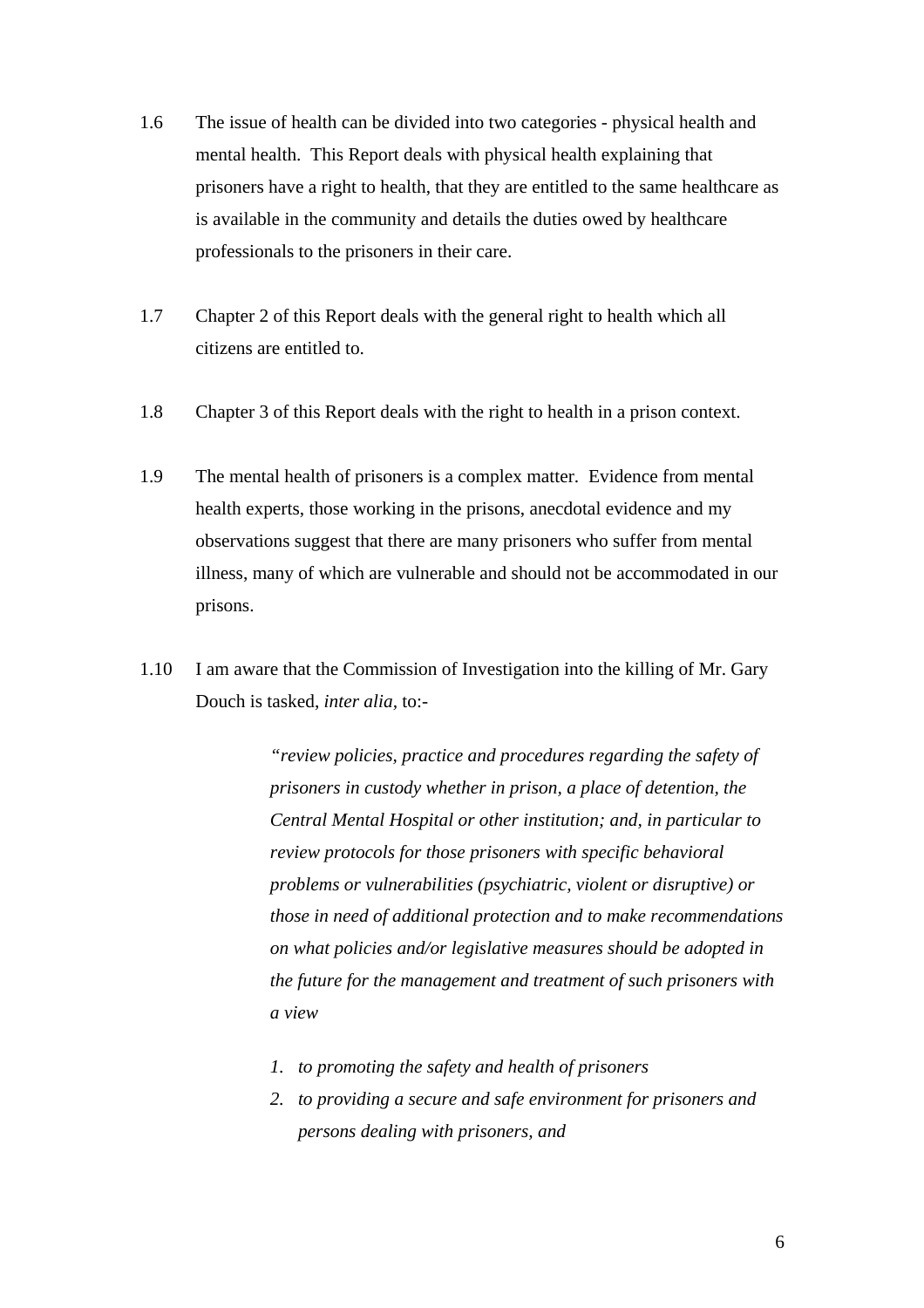## *3. to safeguard the public interest; and to ensure that lessons are learnt and that recurrence of such tragedy is prevented."*

- 1.11 Subject to paragraph 1.10, and being mindful of its terms of reference, I will defer further comment on this aspect of medical care until after the publication of the Report of the Commission of Investigation into the killing of Mr. Gary Douch. If I feel that there are outstanding issues that I have identified and where I feel guidance should be given I will submit a further report to the Minister for Justice and Equality (hereinafter referred to as the "Minister"). This further report, if necessary, will follow the same format as this Report and will be informed by International best practice.
- 1.12 I have stated at paragraph 1.9 that certain vulnerable prisoners with mental illness should not be accommodated in our prisons. When such prisoners are identified by a medical team led by a consultant psychiatrist as requiring treatment in the Central Mental Hospital (hereinafter referred to as the "CMH") or other medical facility immediate arrangements must be put in place to facilitate such transfer.
- 1.13 During the course of my inspections of prisons since  $1<sup>st</sup>$  January 2008, I have encountered numbers of prisoners who fall within the category referred to in paragraph 1.9 who could not be transferred to the CMH because there was no bed available.
- 1.14 I have been informed that there are, as of the date of this Report, 94 in-patient beds in the CMH and 6 in the community (Westlodge, Lucan) for male prisoners. The CMH operates an 8 bed acute admissions unit where all male prisoners are initially placed. There are 10 in-patient beds for female patients. There are 3 to 4 beds in an acute admissions unit where female prisoners are initially placed. Both male and female patients progress from the acute admissions units to other semi-acute units within the CMH campus. Such progression is guided by medical best practice and the best interest of the patient.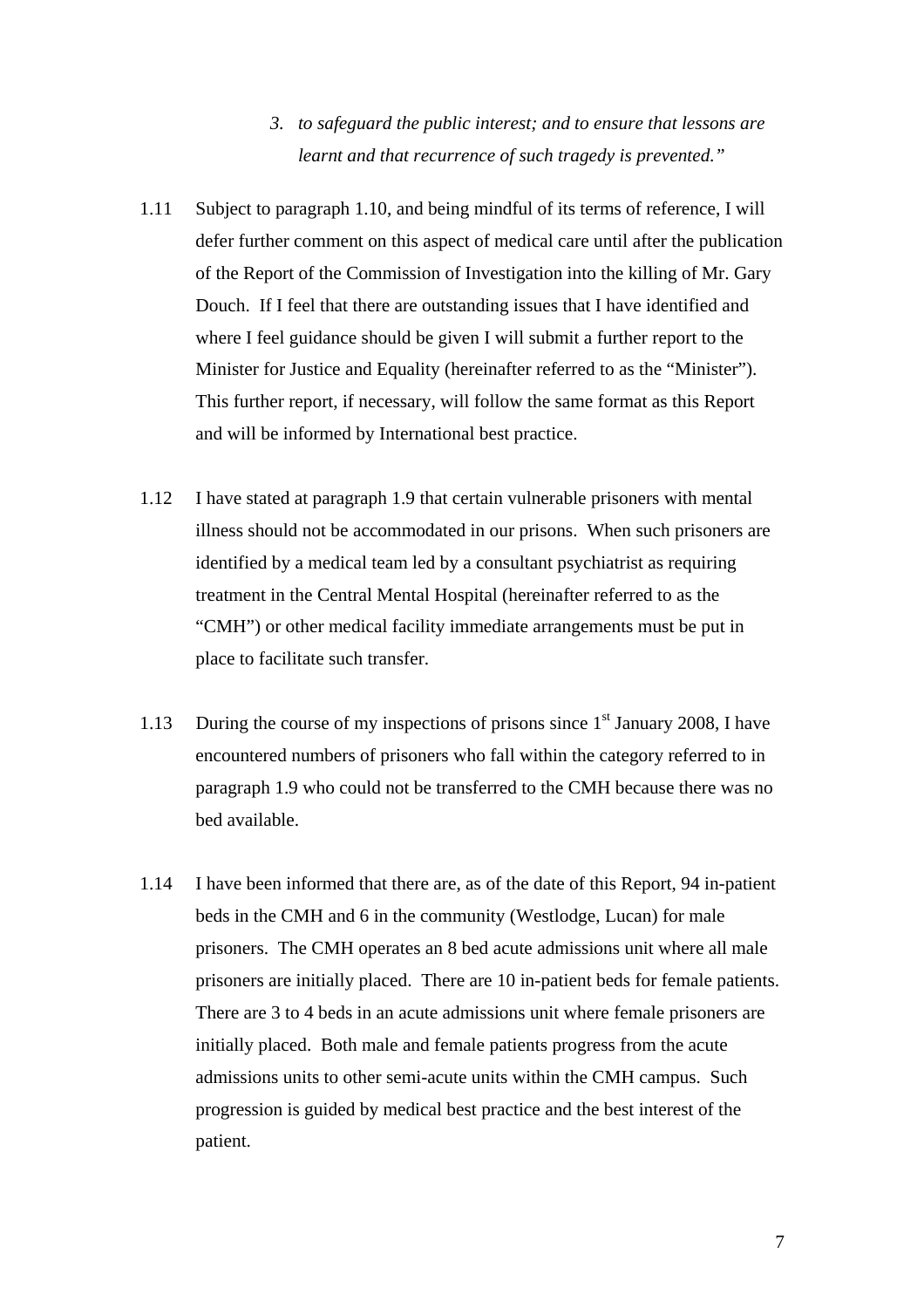- 1.15 Understandably, the turn over of beds in the CMH is slow. There are not sufficient beds in the acute admissions units of the CMH to cater for those prisoners (male and female) diagnosed as requiring treatment in the CMH. In order that this country complies with its obligations to this cohort of prisoners it is necessary that this matter is addressed. The Criminal Law Insanity (Amendment) Act 2011 may have the effect of freeing up some beds in the CMH.
- 1.16 Chapter 4 of this Report gives a case history of one case which illustrates the urgency of addressing this issue.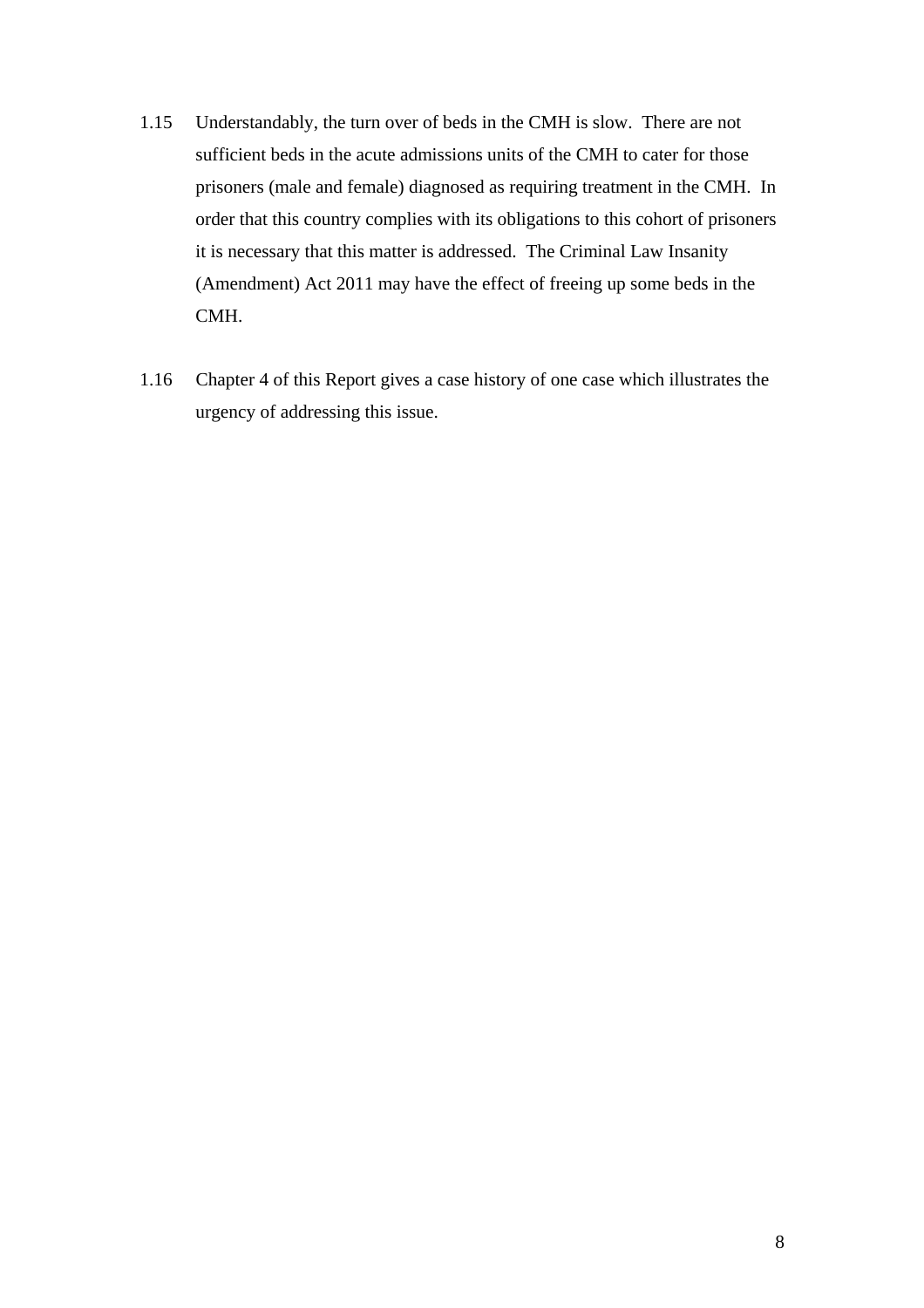# **Chapter 2 The Right to Health**

- 2.1 The right to health is a fundamental right. Traditionally the right to health has been referred to as the right *"to the enjoyment of the highest attainable standard of health*<sup>[1](#page-8-0)</sup> but is now generally referred to as the right to health. The existence of a right to health was first mooted internationally in the **World Health Organisation's Constitution** of 1946 in which 'health' was defined as "*a state of complete physical, mental and social well-being and not merely the absence of disease or infirmity*". The right to health was then included in the **Universal Declaration of Human Rights** in 1948. Article 25(1) reads "*Everyone has the right to a standard of living adequate for the health and well-being of himself and of his family, including food, clothing, housing and medical care and necessary social services*".
- 2.2 Article 12(1) of the **International Covenant on Economic, Social and Cultural Rights** urges State Parties "*to recognize the right of everyone to the enjoyment of the highest attainable standard of physical and mental health*." This definition is generally accepted as being the international definition of the right to health. Article 12(2) outlines the requirements on the State to recognise this right including, *inter alia,* the necessary steps that should be taken for the prevention, treatment and control of epidemic, endemic, occupational and other diseases and the creation of conditions which would ensure the provision of all medical services and medical attention in the event of sickness.
- 2.3 A fundamental principle of human rights law is that human rights are interdependent, indivisible and interrelated. The right to health is fundamental to the realisation of other rights, including, *inter alia,* the rights to food, housing, human dignity and the prohibition against torture and vice-versa. The principles of non-discrimination and equality are important to the

<span id="page-8-0"></span><sup>&</sup>lt;sup>1</sup> See the Preamble to the WHO Constitution and Article 12 of the International Covenant on Economic Social and Cultural Rights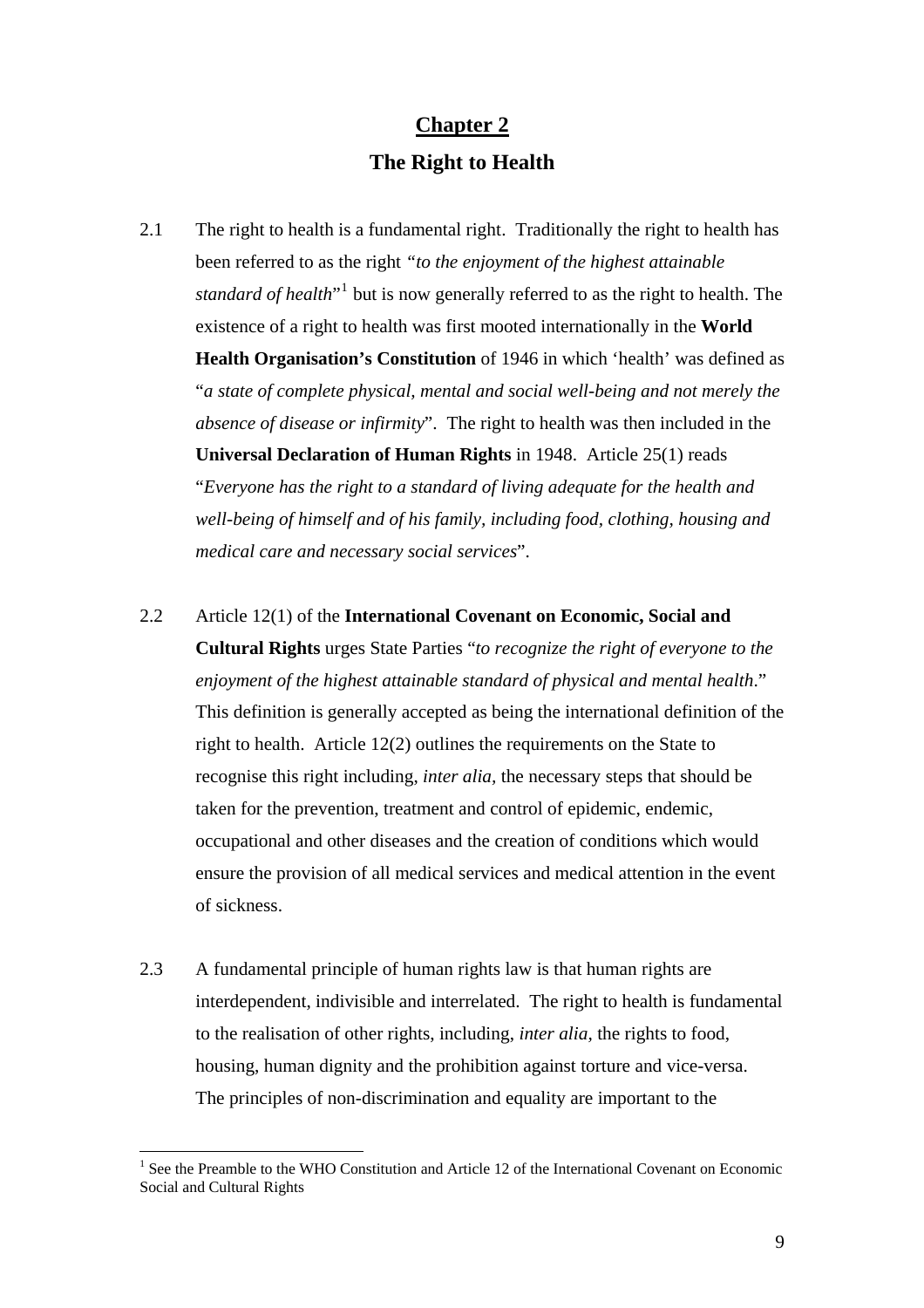realisation of the right to health. Article 2(2) of the **International Covenant on Economic, Social and Cultural Rights** prohibits discrimination regarding all rights contained in the Covenant, including the right to health, on the following grounds:- race, colour, sex, language, religion, political or other opinion, national or social origin, property, birth or other status. The **Committee on Economic, Social and Cultural Rights** has taken 'other status' to include health status (e.g. HIV/AIDS), sexual orientation and civil, political or social status<sup>2</sup>.

- 2.4 Additional steps may have to be taken to secure "*the right to the enjoyment of the highest attainable standard of health"* for vulnerable groups such as women, babies and children, elderly people and people with mental health difficulties and to ensure they are not discriminated against.
- 2.5 The **United Nations Economic and Social Council** has stated that the right to the highest attainable standard of health included in Article 12 of the **International Covenant on Economic, Social and Cultural Rights** comprises of four essential elements<sup>[3](#page-9-0)</sup>:
	- (a) Availability sufficient functioning healthcare facilities, goods, programmes and services must be available.
	- (b) Accessibility healthcare facilities etc. have to be available to everyone within the jurisdiction of the State without discrimination. This element also requires that services etc. are physically accessible and affordable for all.
	- (c) Acceptability healthcare facilities etc. must be respectful of medical ethics and culturally appropriate.
	- (d) Quality health facilities etc. must be scientifically and medically appropriate and of good quality.

<sup>&</sup>lt;sup>2</sup> See CESC, General Comment No.14, "The right to the highest attainable standard of health", (2000), para.18

<span id="page-9-0"></span><sup>3</sup> Ibid at para 12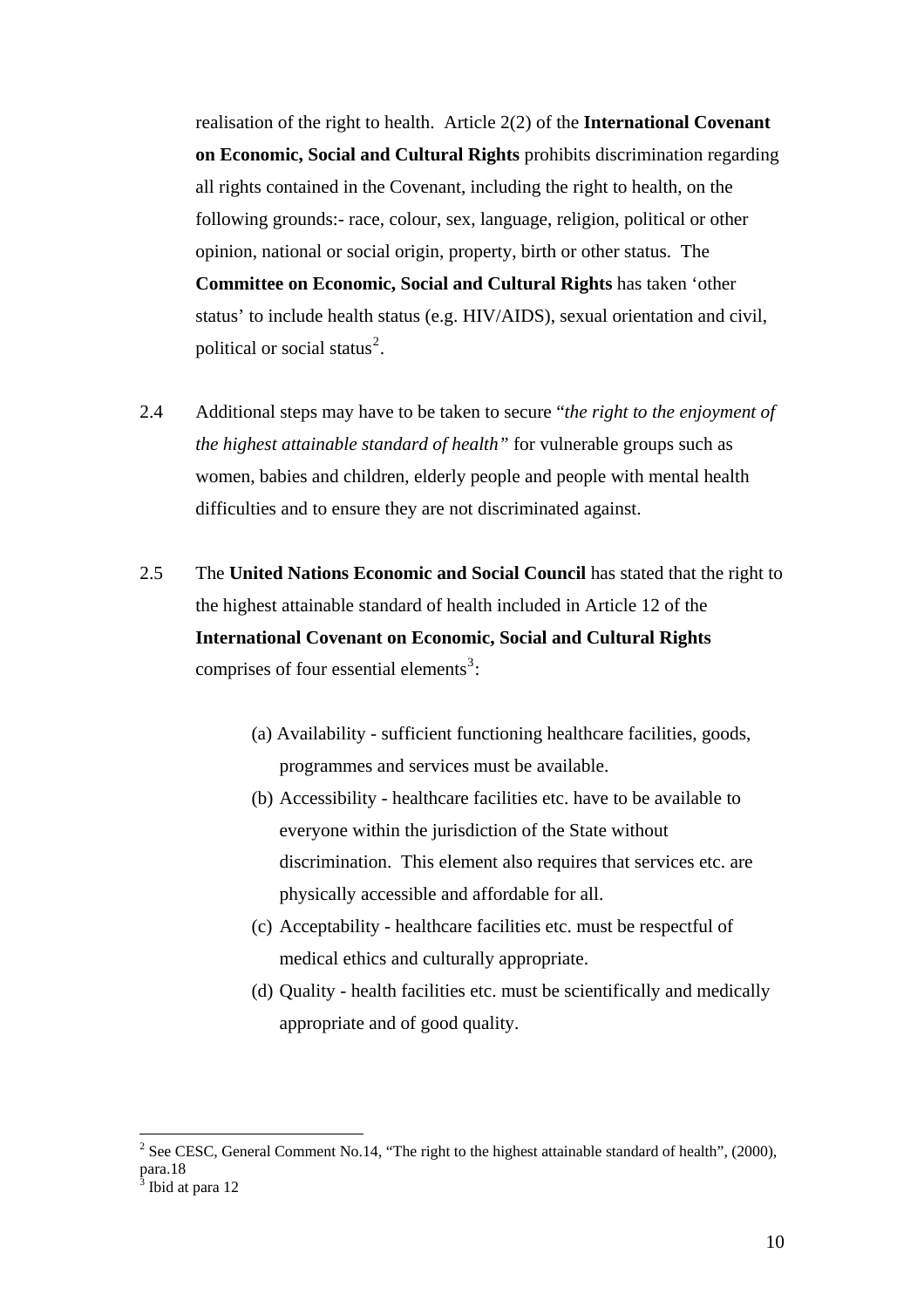- 2.6 Articles 40 to 44 of the **Irish Constitution** contain fundamental rights. The right to health is not listed as a specific right. The courts have inferred from Article 40.3.1, which reads "*The State guarantees in its laws to respect, and, as far as practicable, by its laws to defend and vindicate the personal rights of the citizen*", a number of additional rights, known as unenumerated rights. The Irish courts have found that the following rights exist under Article [4](#page-10-0)0.3.1:- the right to bodily integrity- **Ryan v Attorney General<sup>4</sup>**, a prisoner has a right not to have his/her health exposed to risk or danger- *the State (C) v Frawley*<sup>[5](#page-10-1)</sup> and the right not to be subjected to inhuman or degrading treatmentthe *State (C) v Frawley*. Ireland is a party to the **International Covenant on Economic, Social and Cultural Rights** which provides for the right of everyone to "*the enjoyment of the highest attainable standard of physical and mental health".*
- 2.7 Entitlement to health services in Ireland is primarily based on residency and means<sup>[6](#page-10-2)</sup>. Eligibility for access to health services is dependent on whether a person is a medical card holder or not. If a person has a medical card they are entitled to the following<sup>[7](#page-10-3)</sup>:
	- free [General Practitioner services](http://www.citizensinformation.ie/en/health/gp_services/gp_services_to_medical_card_holders.html).
	- [prescribed drugs and medicines](http://www.citizensinformation.ie/en/health/entitlement_to_health_services/prescribed_drugs_and_medicines.html) (subject to a 50c charge per item prescribed),
	- [public hospital services,](http://www.citizensinformation.ie/en/health/hospital_services/hospital_services_introduction.html)
	- [dental](http://www.citizensinformation.ie/en/health/dental_aural_and_optical_services/dental_services.html), [optical](http://www.citizensinformation.ie/en/health/dental_aural_and_optical_services/optometric_and_ophthalmic_services.html) and [aural](http://www.citizensinformation.ie/en/health/dental_aural_and_optical_services/aural_services.html) services,
	- [maternity and infant care services,](http://www.citizensinformation.ie/en/health/women_s_health/maternity_and_infant_welfare_services.html)
	- a range of [community care and personal social services](http://www.citizensinformation.ie/en/health/care_in_your_community/community_care_services.html).

Healthcare should be provided to prisoners on the basis that they are entitled to the same treatment as people with medical cards.

<span id="page-10-0"></span><sup>&</sup>lt;sup>4</sup> [1965] 1 IR 295<sup>5</sup><br><sup>5</sup> [1976] IR365

<span id="page-10-2"></span><span id="page-10-1"></span> ${}^{6}$ As at

http://www.citizensinformation.ie/en/health/entitlement\_to\_health\_services/entitlement\_to\_public\_heal th\_services.html

<span id="page-10-3"></span> $7$  ibid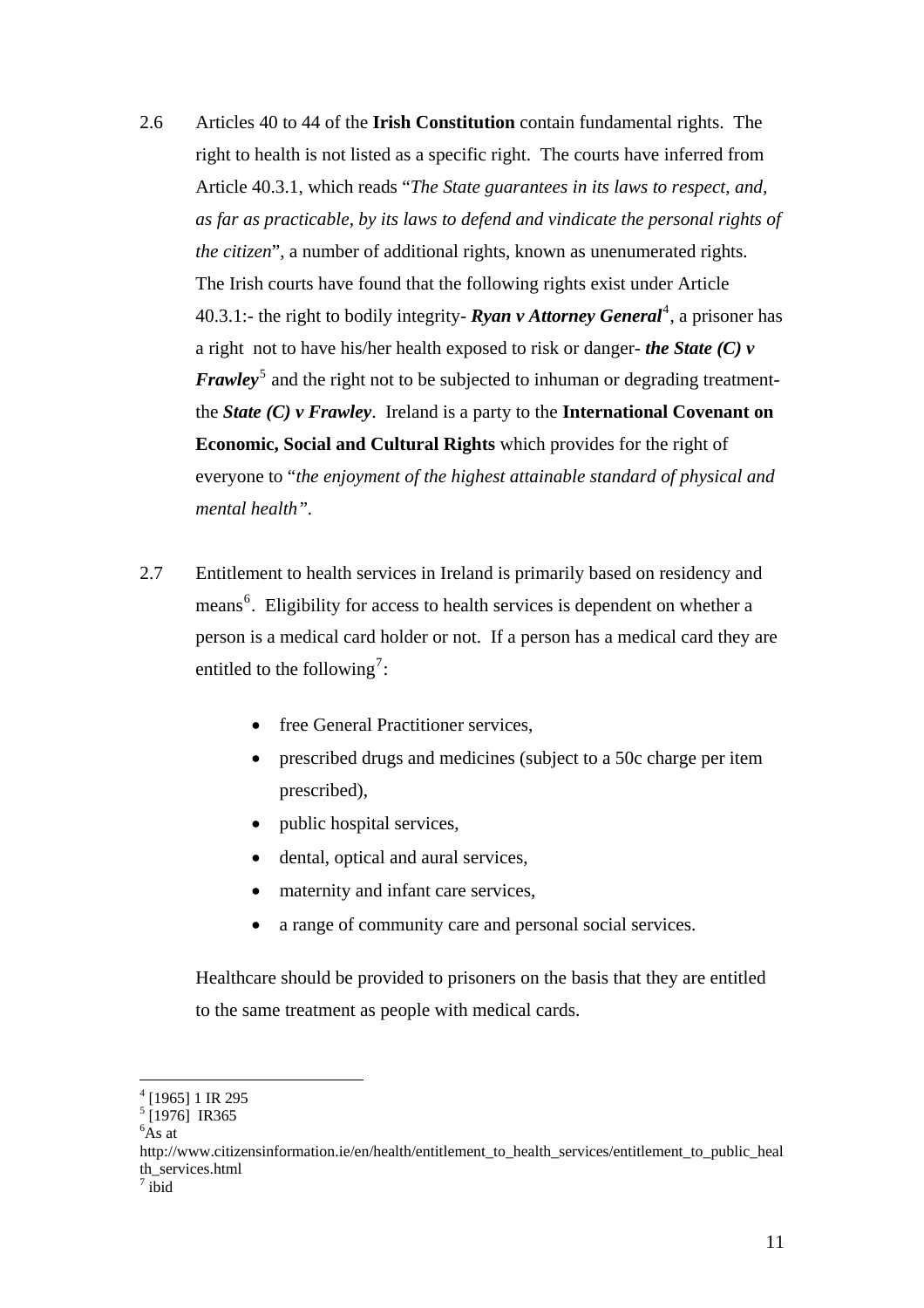#### **Chapter 3**

## **The Right to Health in a Prison Context**

- 3.1 Persons deprived of their liberty retain their human rights except for those that are lawfully taken from them as a consequence of imprisonment. The right to health or the *'right to the highest attainable standard of health'* is a fundamental right. There is a heightened duty of care on the State to provide for the health needs of those persons who it deprives of their liberty.
- 3.2 It is generally accepted as International best practice that the provision of healthcare in prisons should be equivalent to that available in the community. The Irish Prison Service **Health Care Standards 2007** provide valuable guidance on the provision of healthcare in Irish Prisons.
- 3.3 The provision of adequate healthcare in a prison context is important in a number of respects. Firstly, according to the **World Health Organisation**, prison

"*populations contain an over-representation of members of the most marginalised groups in society: people with poor health and chronic, untreated conditions, drug users, the vulnerable and those who engage in risky activities such as injecting drugs and commercial sex work*"[8](#page-11-0) .

Secondly, it can counteract some of the negative features of imprisonment such as overcrowding and 'slopping out'.

Thirdly, it can help stop the spread of diseases such as TB, HIV, Hepatitis B and C which research shows spread faster in closed settings such as a prison<sup>[9](#page-11-1)</sup>.

#### **Prisoners' rights to adequate healthcare**

<span id="page-11-1"></span><span id="page-11-0"></span><sup>&</sup>lt;sup>8</sup> WHO, "Prison in Health Newsletter", Newsletter No. 1 (2004) WHO Regional Office for Europe  $9^9$  Lines, R., "From equivalence of standards to equivalence of objectives: The entitlement of prisoners to healthcare standards higher than those outside prisons", (2006) 2(4) *International Journal of Prisoner Health* 269 at p. 271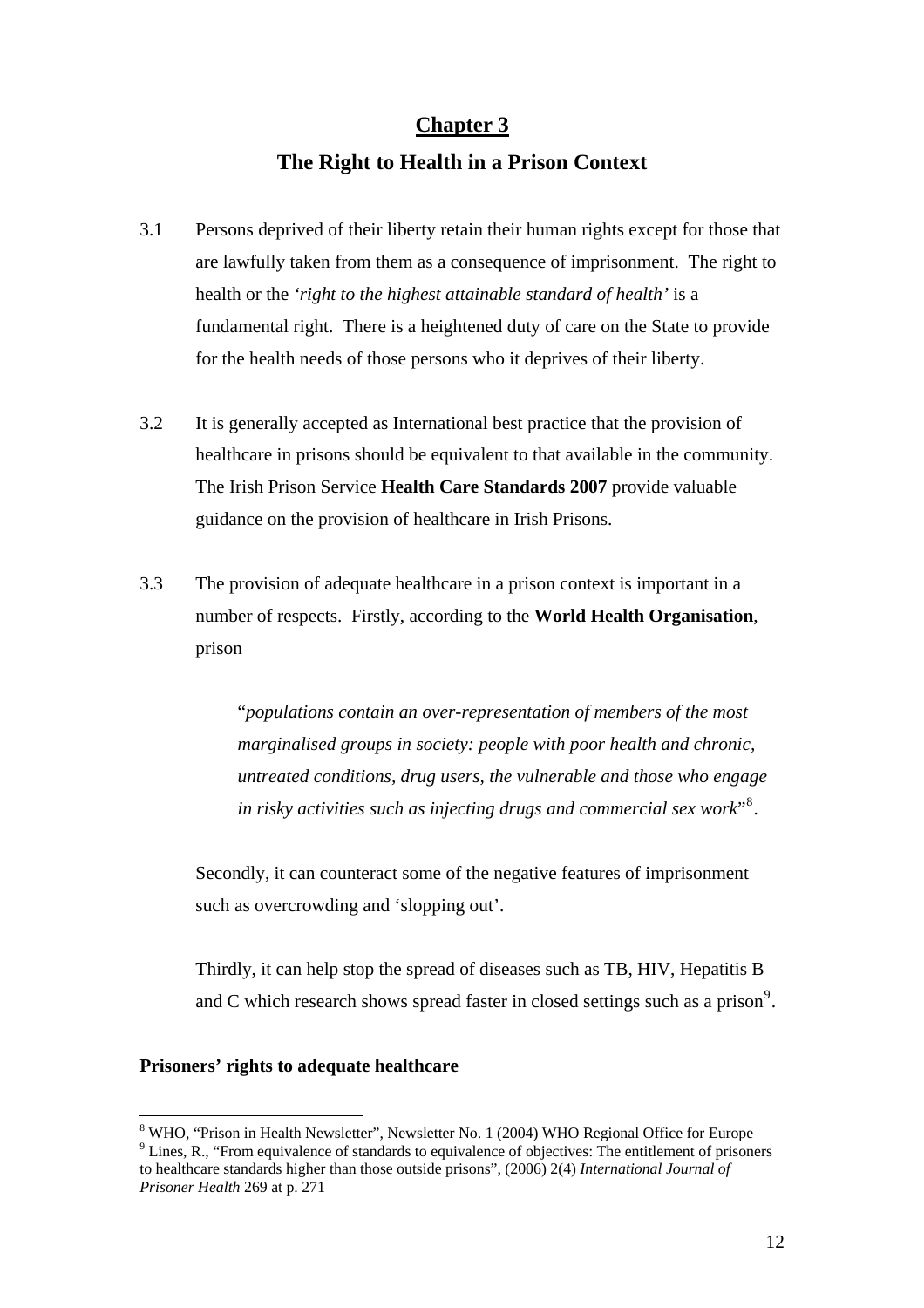- 3.4 In addition to the instruments detailed in Chapter 2 there are a number of instruments which specifically recognise that prisoners have a right to health. Recommendation 10 of the **Council of Europe's Recommendation (98) 7 concerning the ethical and organisational aspects of healthcare in prisons** calls for prison healthcare services "*to provide medical, psychiatric and dental treatment and to implement programmes of hygiene and preventive medicine in conditions comparable to those enjoyed by the general public*". Principle 9 of the **Basic Principles for the Treatment of Prisoners** urges that "*Prisoners shall have access to the health services available in the country without discrimination on the grounds of their legal situation*". Principle 1 of the **Principles of Medical Ethics relevant to the Role of Health Personnel, particularly Physicians, in the Protection of Prisoners and Detainees against Torture and Other Cruel, Inhuman or Degrading Treatment or Punishment** states that "*Health personnel, particularly physicians, charged with the medical care of prisoners and detainees have a duty to provide them with protection of their physical and mental health and treatment of disease of the same quality and standard as is afforded to those who are not imprisoned or detained*".
- 3.5 Prisoners' rights to health are constantly developing as a result of both the jurisprudence of the **European Court of Human Rights** and the guidance given by the CPT. Both bodies have linked the importance of providing healthcare to prisoners to the prevention of torture and inhuman or degrading treatment or punishment.
- 3.6 The **European Convention on Human Rights** does not contain a right to health; neither does it specifically mention the rights of prisoners. The jurisprudence of the **European Court of Human Rights** has established that a right to health for those deprived of their liberty can be inferred from Article 3 of the Convention which prohibits the use of torture and inhuman or degrading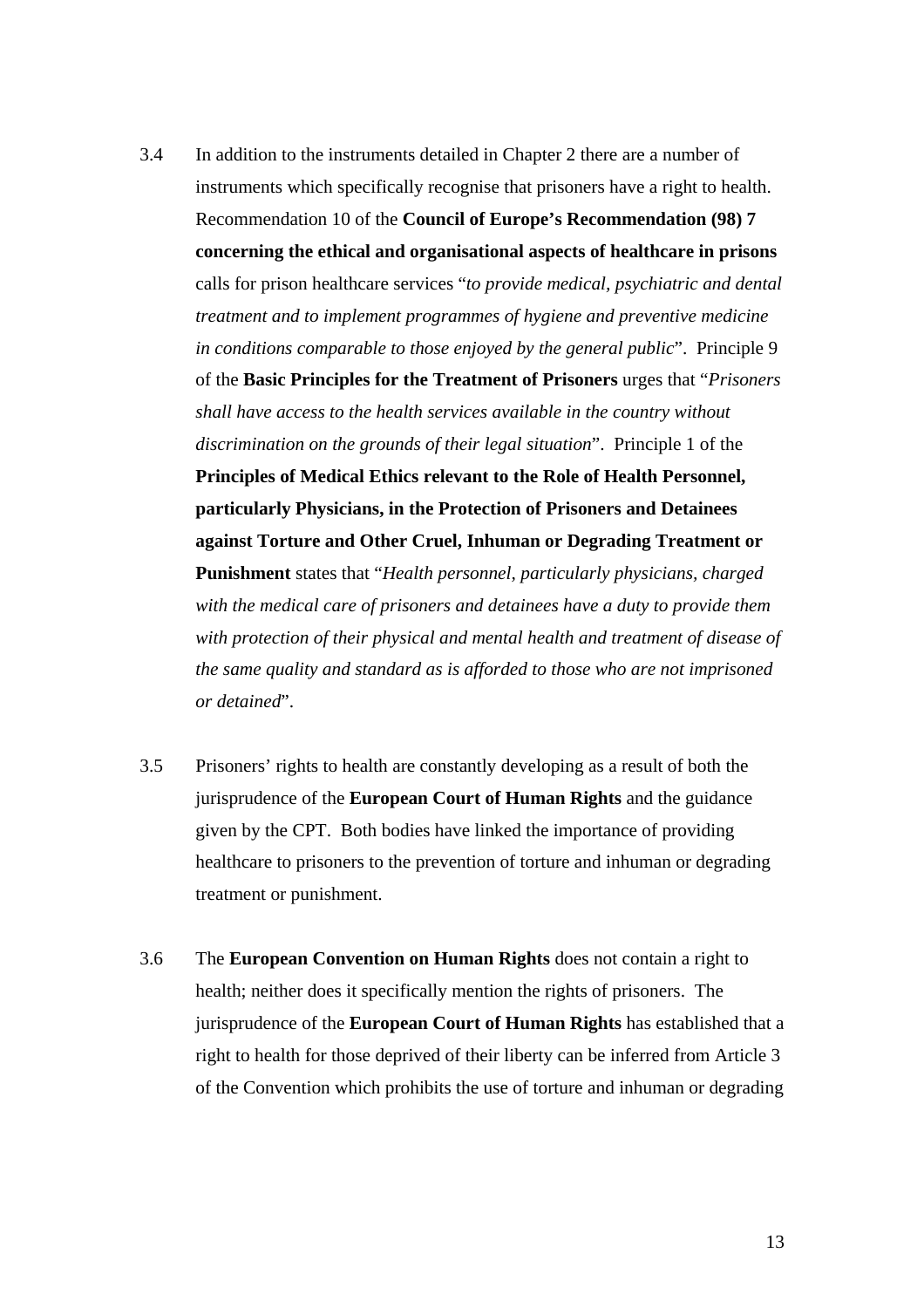treatment or punishment. The Court first found that a prisoner was entitled to healthcare under Article 3 in *Kudla v Poland[10](#page-13-0)* asserting at paragraph 94 that

"*the State must ensure that a person is detained in conditions which are compatible with respect for his human dignity, that the manner and method of the execution of the measure do not subject him to distress or hardship of an intensity exceeding the unavoidable level of suffering inherent in detention and that, given the practical demands of imprisonment, his health and well-being are adequately secured by, among other things, providing him with the requisite medical assistance*".

The Court has reaffirmed this position in, *inter alia*, *Melnik v Ukraine*<sup>[11](#page-13-1)</sup>, *Nevmerzhitsky v Ukraine*[12](#page-13-2) and *Mc Glinchey v UK*[13](#page-13-3)**.** The Court found in *Rhode v Denmark*<sup>[14](#page-13-4)</sup> that a failure to provide the *'requisite medical assistance'* can unnecessarily exacerbate a prisoner's suffering and therefore may violate Article 3.

3.7 The CPT has declared that the provision of healthcare in prisons is of direct relevance to their mandate<sup>[15](#page-13-5)</sup>, explaining that "*an inadequate level of healthcare can lead rapidly to situations falling within the scope of the term 'inhuman and degrading treatment'. Further, the healthcare service in a given establishment can potentially play an important role in combating the infliction of ill-treatment...*"<sup>[16](#page-13-6)</sup>. The CPT has stressed that a State cannot derogate from its responsibility to provide adequate healthcare, even in times of economic hardship[17](#page-13-7):- "*regardless of the difficulties faced at any given time, the act of depriving a person of his liberty always entails a duty of care which calls for effective methods of prevention, screening, and treatment*."

- 
- <span id="page-13-4"></span><span id="page-13-3"></span>

<span id="page-13-1"></span><span id="page-13-0"></span><sup>&</sup>lt;sup>10</sup> Judgement of 26<sup>th</sup> October 2000, Application No. 30210/96<sup>11</sup> Judgement of 28<sup>th</sup> March 2006, Application No. 72286/01<sup>12</sup> Judgement of 5<sup>th</sup> April 2005, Application No. 54825/00<sup>13</sup> Judgement of 29<sup>th</sup> April 2003,

<span id="page-13-2"></span>

<span id="page-13-5"></span>

<span id="page-13-7"></span><span id="page-13-6"></span><sup>&</sup>lt;sup>17</sup> CPT  $11^{th}$  General Report [CPT/Inf (2001) 16] at para. 31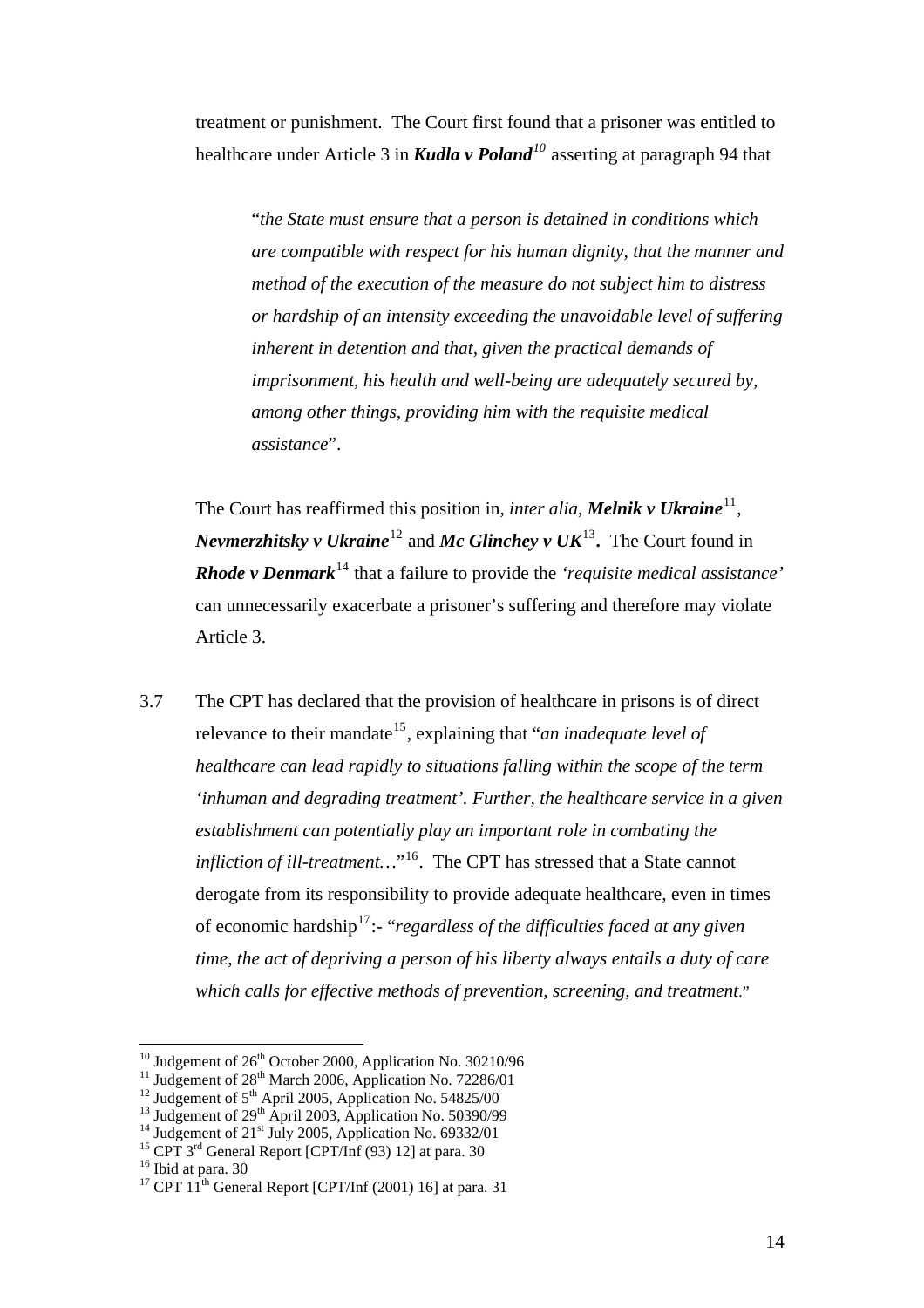- 3.8 In its **3rd General Report** the CPT laid out seven criteria which it uses to benchmark the level of healthcare provided in prisons against:
	- A. Access to a doctor,
	- B. Equivalence of care,
	- C. Patient's consent and confidentiality,
	- D. Preventive healthcare,
	- E. Humanitarian assistance,
	- F. Professional independence,
	- G. Professional competence.

I set out hereunder the obligations owed to prisoners having regard to each criterion.

#### **(A) Access to a doctor**

 $\overline{a}$ 

3.9 Primary care is the most effective and efficient element of healthcare in any public health system<sup>[18](#page-14-0)</sup>. Prisoners must have access to a doctor and nursing staff without undue delay at all times, irrespective of the prison regime. Access to a doctor or other healthcare professional in a prison is largely dependent upon the availability of prison staff to escort prisoners. In this regard security considerations must be balanced against a prisoner's right to health and in extreme cases his/her right to life. Prisoners should be seen on committal by a doctor (or a nurse reporting to a doctor). As part of primary care provision the services of a psychiatrist and a dentist should also be available in prison. Prison healthcare services should, as a minimum, be able to provide emergency treatment and a level of care equivalent to that provided in hospital outpatient departments. Healthcare staff should follow up outpatient appointments/treatment. The preceding principles which are fundamental to the provision of adequate healthcare in prisons are reinforced by the following international instruments:-

<span id="page-14-0"></span><sup>18</sup> WHO, "*Primary healthcare. Report of the International Conference on Primary Healthcare*", USSR, 6-12 September 1978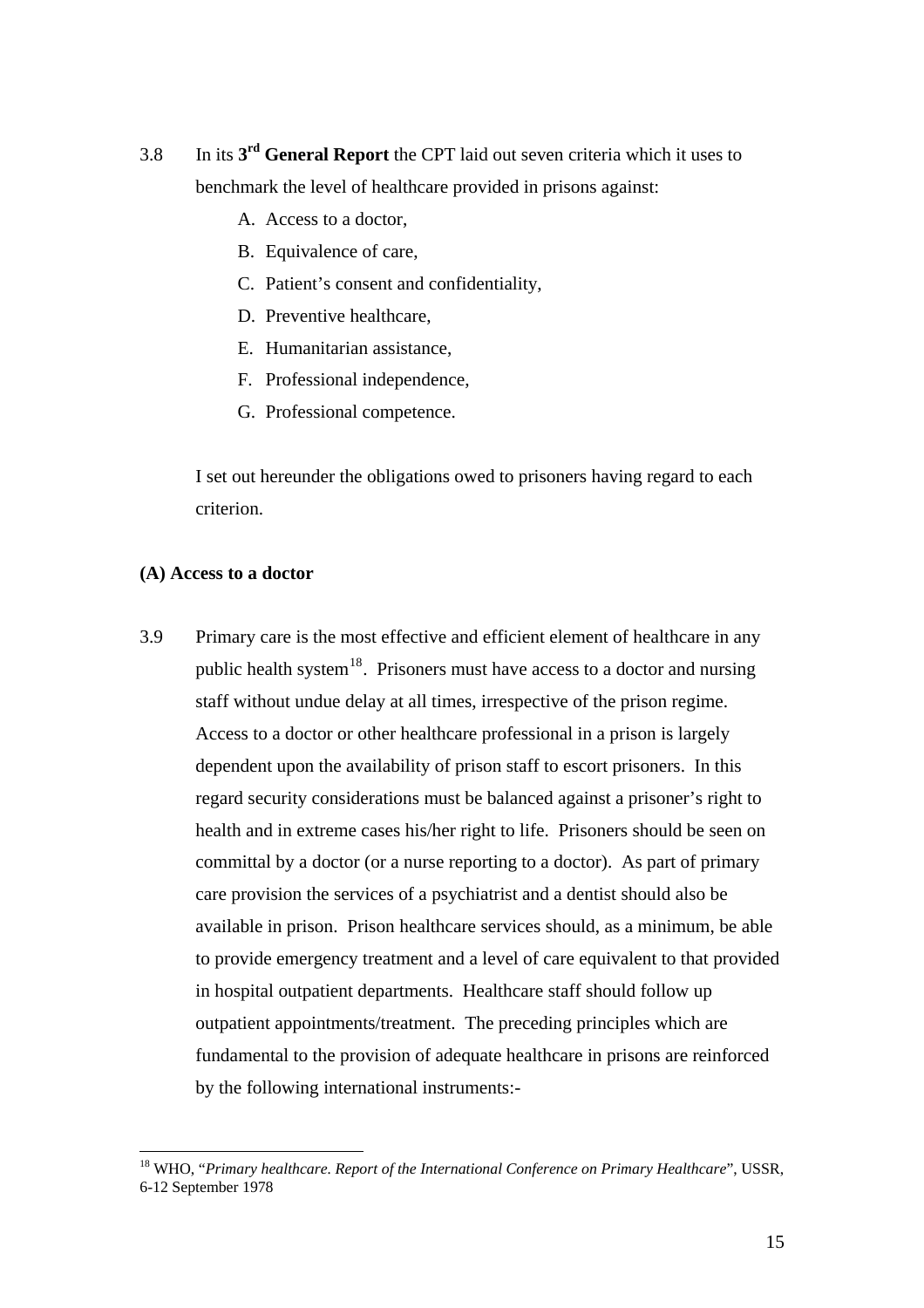## (a) **United Nations Standard Minimum Rules for the Treatment of Prisoners (1955)**

Rule 22(1) states:- "*At every institution, there shall be available the services of at least one qualified medical officer who should have some knowledge of psychiatry*".

Rule 22(3) states:- "*The services of a qualified dental officer shall be available to every prisoner*".

Rule 24 states:- "*The medical officer shall see and examine every prisoner as soon as possible after his admission and thereafter as is necessary*".

Rule 25(1) states:- "*The medical officer shall have the care of the physical and mental health of the prisoners and should daily see all sick prisoners, all who complain of illness and any other to whom his attention is specifically directed*".

## (b) **Recommendation No. R (98) 7 concerning the ethical and organisational aspects of healthcare in prisons**

Rule 1 states:- "*When entering prison and later on while in custody, prisoners should be able at any time to have access to a doctor or a fully qualified nurse, irrespective of their detention regime and without undue delay, if required by their state of health. All detainees should benefit from appropriate medical examinations on admission*".

Rule 2 states:- *"In order to satisfy the health requirements of the inmates, doctors and qualified nurses should be available on a full-time basis in the large penal institutions, depending on the number and the turnover of inmates and their average state of health*".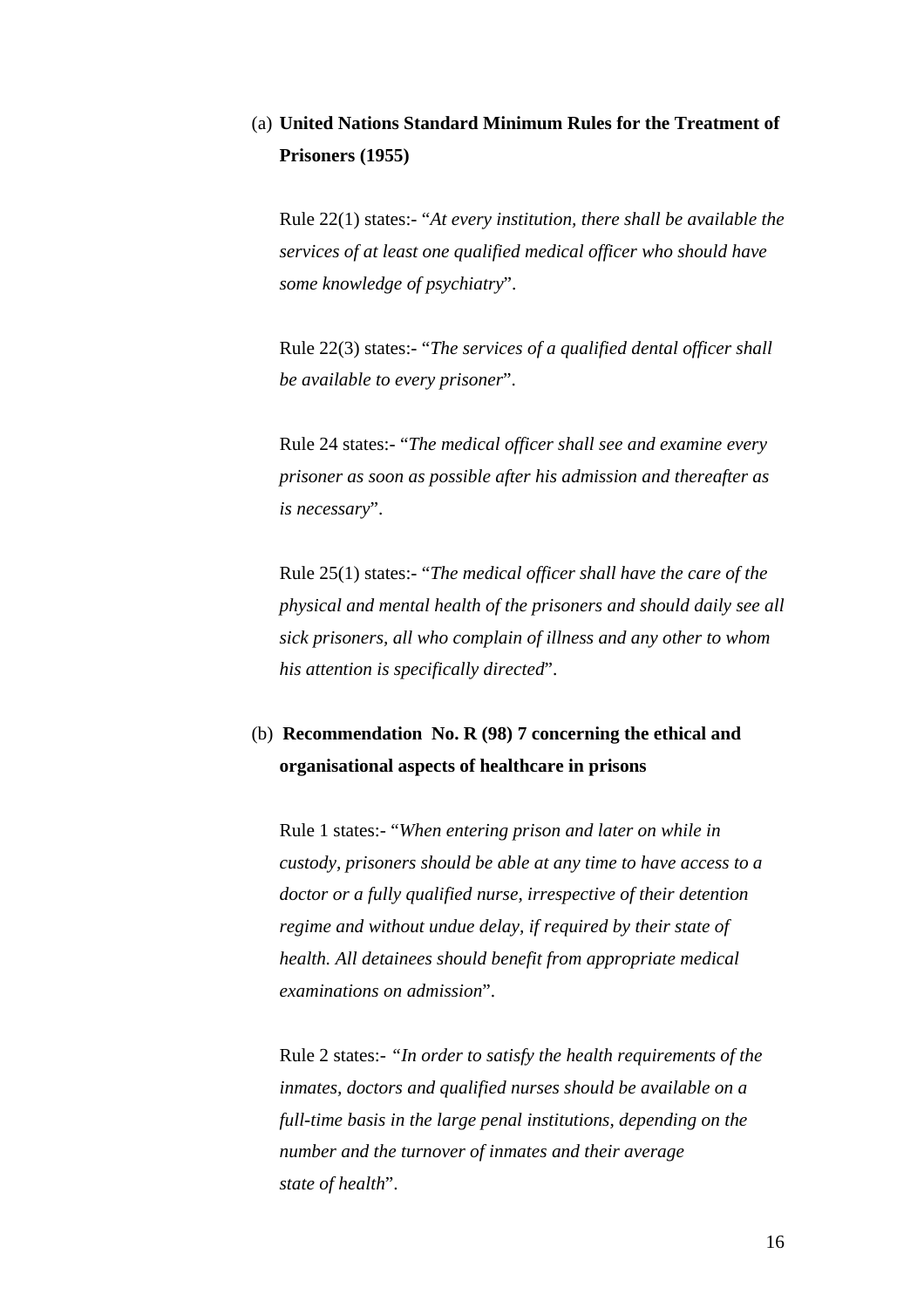Rule 3 states: - *"A prison's healthcare service should at least be able to provide out-patient consultations and emergency treatment. When the state of health of the inmates requires treatment which cannot be guaranteed in prison, everything possible should be done to ensure that treatment is given, in all security, in health establishments outside the prison"*.

Rule 4 states:- *"Prisoners should have access to a doctor, when necessary, at any time during the day and the night. Someone competent to provide first aid should always be present on the prison premises".* 

Rule 5 states:- *"An access to psychiatric consultation and counselling should be secured. There should be a psychiatric team in larger penal institutions. If this is not available as in the smaller establishments, consultations should be assured by a psychiatrist, practising in hospital or in private".* 

Rule 6 states:- *"The services of a qualified dental surgeon should be available to every prisoner".* 

#### (c) **The European Prison Rules (2006)**

Rule 41.1 states:- "*Every prison shall have the services of at least one qualified general medical practitioner*".

Rule 41.2 states:- "*Arrangements shall be made to ensure at all times that a qualified medical practitioner is available without delay in cases of urgency*".

Rule 41.3 states:- "*Where prisons do not have a full-time medical practitioner, a part-time medical practitioner shall visit regularly*".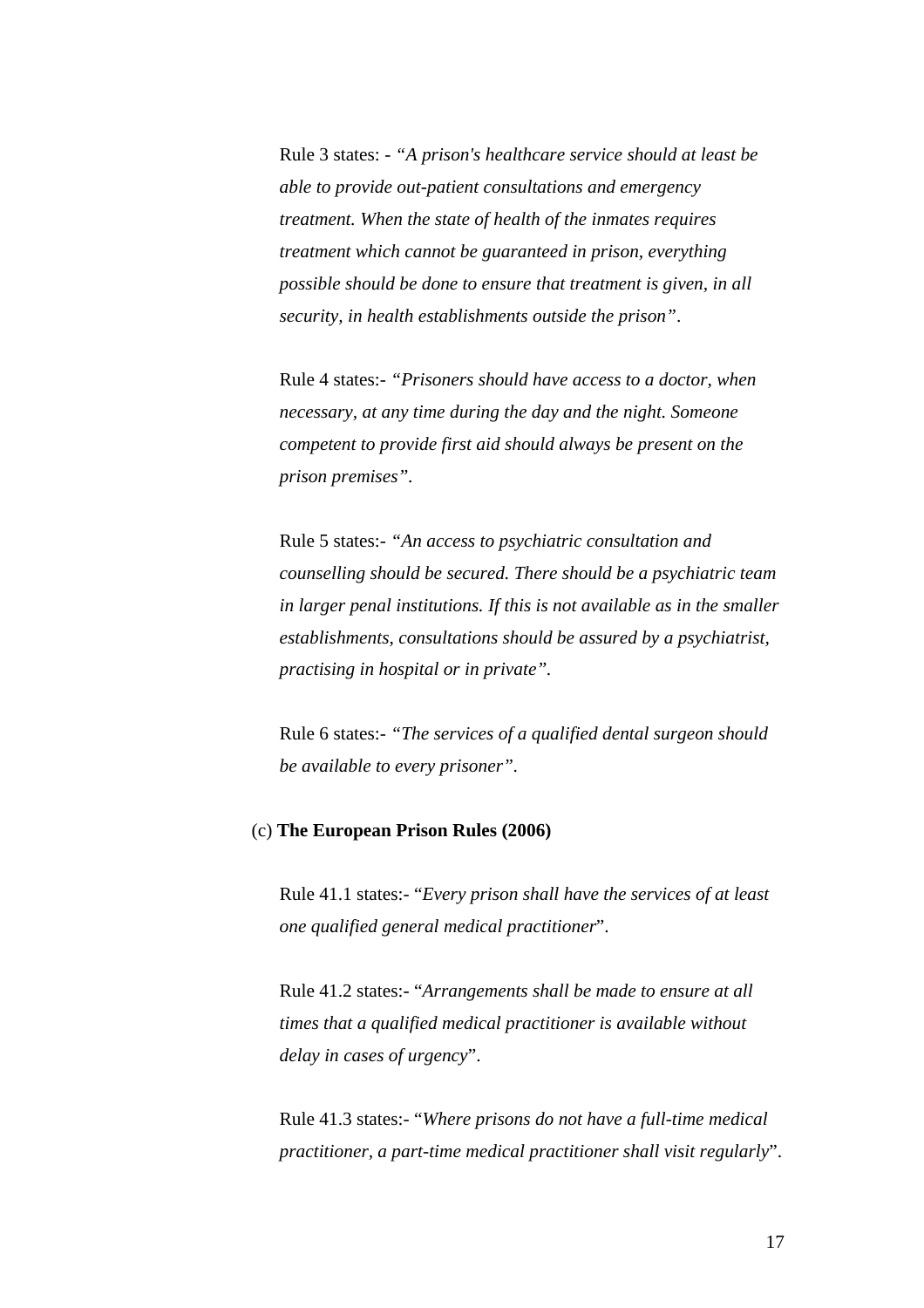Rule 41.4 states:- "*Every prison shall have personnel suitably trained in healthcare*".

Rule 41.5 states:- "*The services of qualified dentists and opticians shall be available to every prisoner*".

#### (d) **Irish Prison Rules 2007**

Rule 101(2) states:- "*A prison doctor shall, in particular, be responsible for the provision of primary healthcare to prisoners*".

Rule 102(2) states:- " *The prison doctor, nurse officer or other members of the prison healthcare staff shall, as soon as practicable, assess a prisoner in respect of whom information has been received under paragraph (1)"*.

Rule 102(3) states:- *"In the case of a medical emergency involving a prisoner, or where a prisoner is otherwise in need of urgent medical attention, a prison doctor, nurse officer or other member of the prison healthcare staff shall, immediately upon receiving information under paragraph (1), attend the prisoner and administer or arrange for the administration of medical care to him or her".* 

(e) **Judgements of the European Court of Human Rights**  In *Nevmerzhitsky v Ukraine[19](#page-17-0)* the Court found that a failure to examine a prisoner when there are indications that it may be necessary to do so amounts to inadequate medical assistance. In *Pilcic v Croatia[20](#page-17-1)* the Court confirmed that a prisoner has a right of access to medical care without undue delay, irrespective of the regime of the prison.

<sup>&</sup>lt;sup>19</sup> Ibid at fn no. 12

<span id="page-17-1"></span><span id="page-17-0"></span><sup>&</sup>lt;sup>20</sup> Judgement of  $17<sup>th</sup>$  January, Application No. 33138/06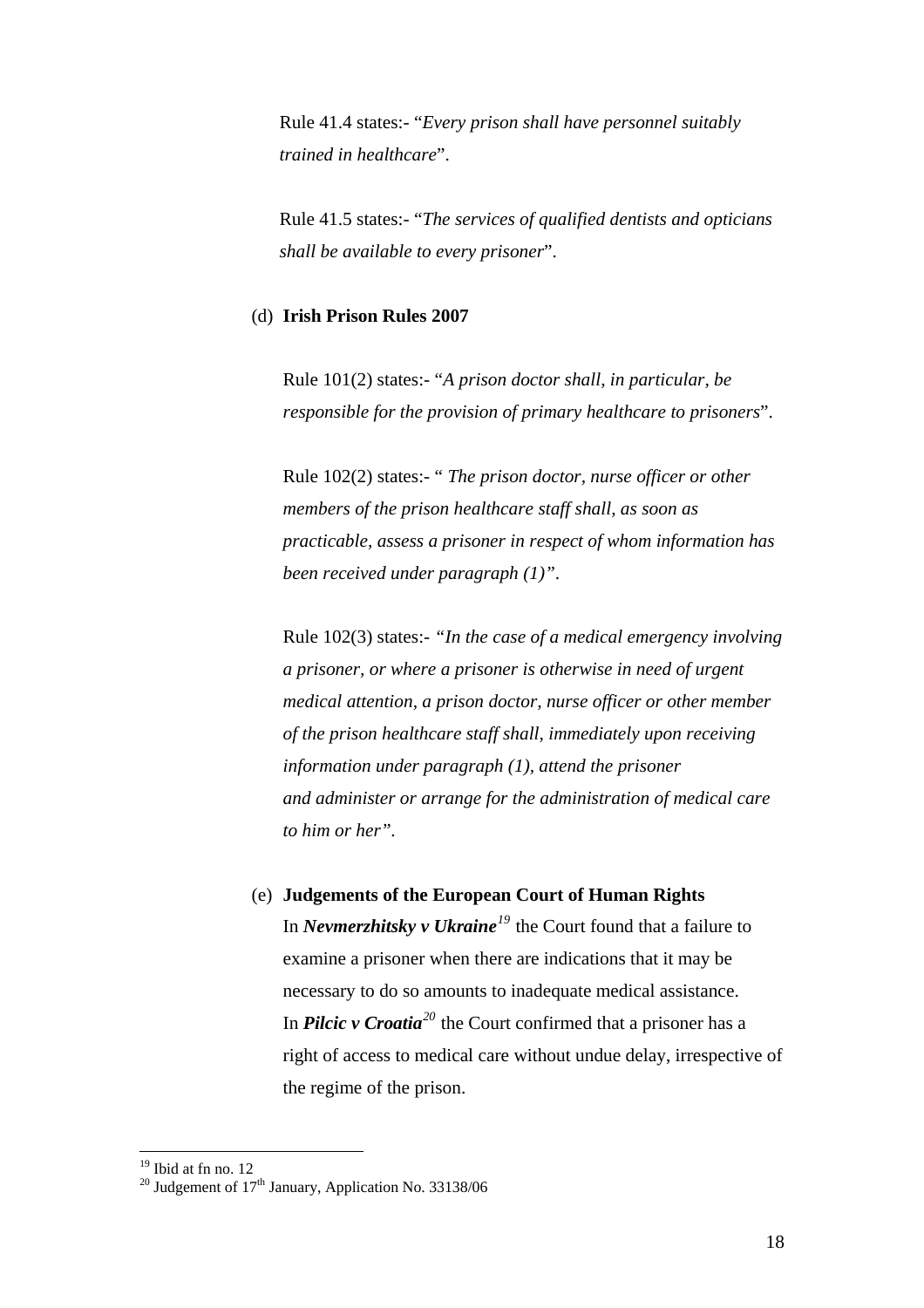In *Hurtado v Switzerland[21](#page-18-0)* the Court found the State violated Article 3 because of a delay by the authorities presenting prisoners for medical treatment.

## (f) **Extracts from the CPT's 3rd General Report- CPT/Inf (93) 12**

Paragraph 33 states:- "*The CPT has recommended that every newly arrived prisoner be properly interviewed and, if necessary, physically examined by a medical doctor as soon as possible after his admission. It should be added that in some countries, medical screening on arrival is carried out by a fully qualified nurse, who reports to a doctor. This latter approach could be considered as a more efficient use of available resources*".

Paragraph 34 states:- "*While in custody, prisoners should be able to have access to a doctor at any time, irrespective of their detention regime*".

Paragraph 35 states:- "*A prison's healthcare service should at least be able to provide regular out-patient consultations and emergency treatment. The services of a qualified dentist should be available to every prisoner…As regards emergency treatment, a doctor should always be on call*".

3.10 In its recent **Report on Ireland** the CPT advised that doctors' clinical time should be reviewed to take into consideration the size of the prisons and the actual clinical time doctors should spend with prisoners<sup>[22](#page-18-1)</sup>. An argument is sometimes made that it may be desirable to have a doctor or a number of doctors working on a part-time basis in prisons as this will facilitate the  $dotor(s)$  to keep abreast of medical developments on the outside<sup>[23](#page-18-2)</sup>.

<span id="page-18-0"></span><sup>&</sup>lt;sup>21</sup> Judgement of  $8<sup>th</sup>$  July 1993, Application No. 17549/90

<span id="page-18-1"></span><sup>&</sup>lt;sup>22</sup> CPT, Report to the Government of Ireland, CPT/Inf (2011) 3, see paras 60-64

<span id="page-18-2"></span><sup>23</sup> Van Zyl Smit, D. & Snacken, S., "*Principles of European Prison Law and Policy- Penology and Human Rights*", (2009) Oxford University Press, at p.152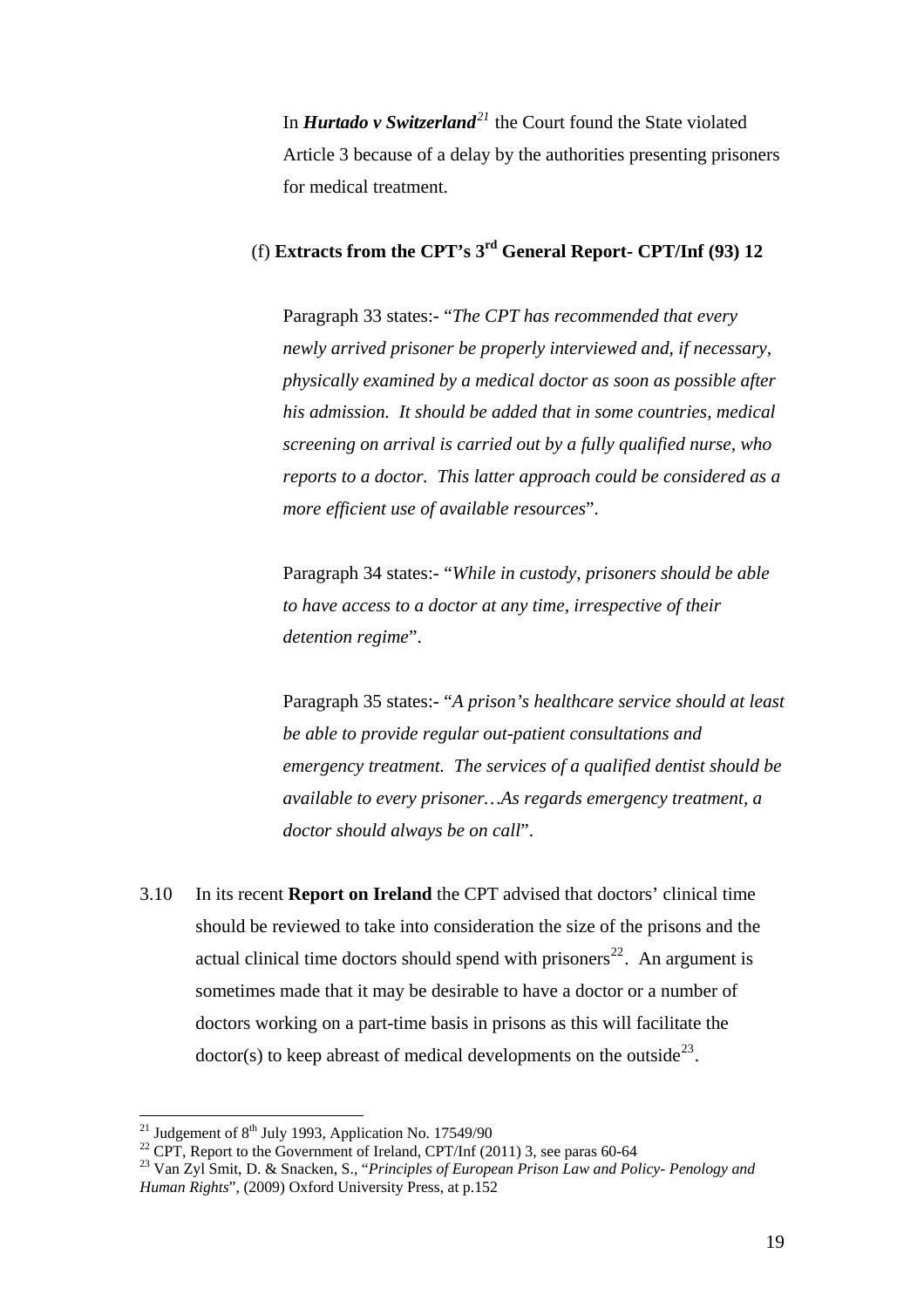#### **(B) Equivalence of care**

- 3.11 The principle of equivalence of care with that available in the community is a basic premise. The CPT advises that "*a prison healthcare service should be able to provide medical treatment and nursing care, as well as physiotherapy, rehabilitation or any other necessary special facility, in conditions comparable to those enjoyed by patients in the outside community"[24](#page-19-0).* This is the minimum required in a prison healthcare context and entitles prisoners to the same care as that available in the community. In *Khudobin v Russia[25](#page-19-1)* the **European Court of Human Rights** accepted that medical assistance provided in prisons may not always be at the same level as in the best medical institutions for the general public. The Court at paragraph 93 stated that "*Nevertheless, the State must ensure that the health and well-being of detainees are adequately secured by, among other things, providing them with the requisite medical assistance…".*
- 3.12 Equivalence of care also applies to the staff that provides the care and the facilities within which the healthcare in prisons is provided. Rule 11 of **Recommendation No. R (98) 7 concerning the ethical and organisational aspects of healthcare in prisons** requires that "*The prison healthcare service should have a sufficient number of qualified medical, nursing and technical staff, as well as appropriate premises, installations and equipment of a quality comparable, if not identical, to those which exist in the outside environment*". As prisons in Ireland do not have hospital facilities prisoners often have to be transferred to a public hospital for both outpatient and inpatient treatment. Prisoners must have the same access to these hospital services as people in the community. Transferring prisoners to outside hospitals may pose serious security considerations if high profile prisoners are involved. In this connection the CPT urged Ireland to put in place the necessary procedures to facilitate the timely emergency transfer to hospital of high security prisoners<sup>[26](#page-19-2)</sup>.

<span id="page-19-2"></span><span id="page-19-1"></span>

<span id="page-19-0"></span><sup>&</sup>lt;sup>24</sup> CPT 3<sup>rd</sup> General Report [CPT/Inf (93) 12] at para. 58<br><sup>25</sup> Judgement of 26<sup>th</sup> January 2007, Application No. 59696/00<br><sup>26</sup> CPT, Report to the Government of Ireland, CPT/Inf (2011) 3, see para. 62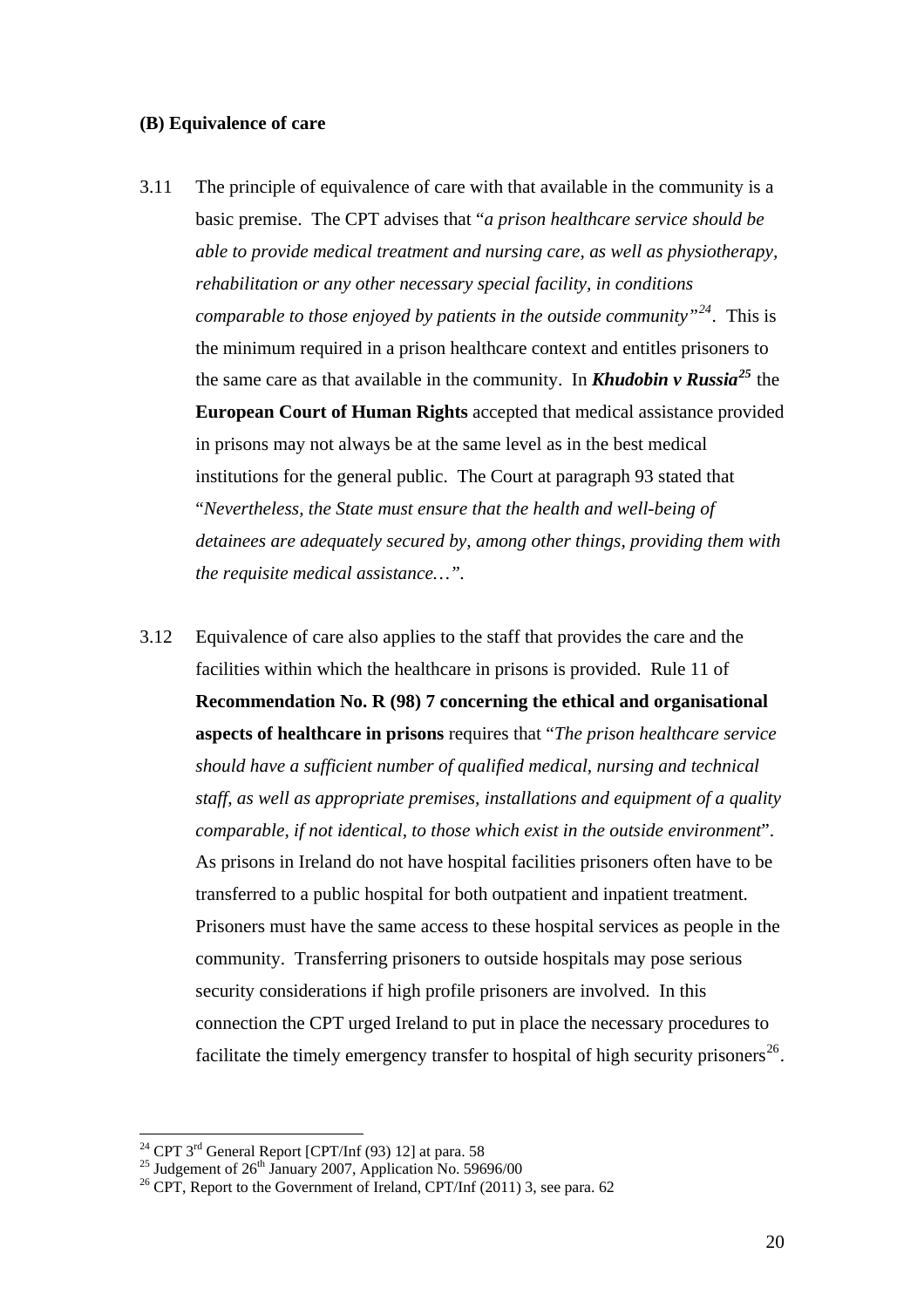- 3.13 Prison healthcare providers should adhere to the same national codes of professional practice and standards as professionals in the community<sup>[27](#page-20-0)</sup>. The health needs and best interests of the prisoner should always be the primary concern of healthcare professionals and security considerations should not take precedence<sup>[28](#page-20-1)</sup>. I refer to this in greater detail at paragraph  $3.47$ .
- 3.14 The principle of equivalence of care also means that appropriate care is available for different cohorts of prisoners. Care equivalent to that available in the community must be available in prison to provide for women prisoners, older prisoners, prisoners who may not be suitable for continued detention, juvenile prisoners and prisoners with mental health problems.
- 3.15 The CPT has stated that women prisoners should have access to the following<sup>[29](#page-20-2)</sup>:- healthcare professionals who have specific training in women's health issues including gynaecology, contraception, preventive healthcare screening for, *inter alia,* breast and cervical cancer and any other specialist treatment which may be required by women. In women's prisons where there are pregnant women and mothers with babies all of the requisite medical assistance should be provided $^{30}$  $^{30}$  $^{30}$ .
- 3.16 Research in England has shown a high incidence of ailments amongst the older prison population such as poor hearing and vision, respiratory and heart disease, diabetes, arthritis, bladder problems, Alzheimer's, Parkinson's, hypertension and mental illness<sup>[31](#page-20-4)</sup>. Prison healthcare services should be able to provide the necessary medical assistance to this cohort of prisoners.
- 3.17 The **European Court of Human Rights** considered the issue of old age, ill health and release from prison in the case of *Papon v France*<sup>[32](#page-20-5)</sup>. The applicant

<span id="page-20-0"></span><sup>&</sup>lt;sup>27</sup> Fraser, A., "Primary Healthcare in Prisons" in "*Health in Prisons: A WHO guide to the essentials in prison health*", (2007) WHO, at p. 27

<span id="page-20-1"></span><sup>&</sup>lt;sup>28</sup> Rule 19, R (98) 7 concerning the ethical and organisational aspects of healthcare in prisons<sup>29</sup> CPT 10<sup>th</sup> General Report, [CPT/Inf (2000) 13] at paras. 32 & 33

<span id="page-20-2"></span>

<span id="page-20-3"></span> $^{30}$  Ibid at paras 26-29 and Rules 9- 13 UN Standard Minimum Rules for the Treatment of Female Prisoners and Non-Custodial Measures for Women Offenders (Bangkok Rules)

<span id="page-20-4"></span><sup>31</sup> See Crawley, E., "Imprisonment in Old Age" in Jewkes, Y., "*Handbook on Prisons*", (2007) Willan Publishing, at p. 232

<span id="page-20-5"></span> $32$  Decision of the  $7<sup>th</sup>$  June 2001 (inadmissible), Application No. 64666/01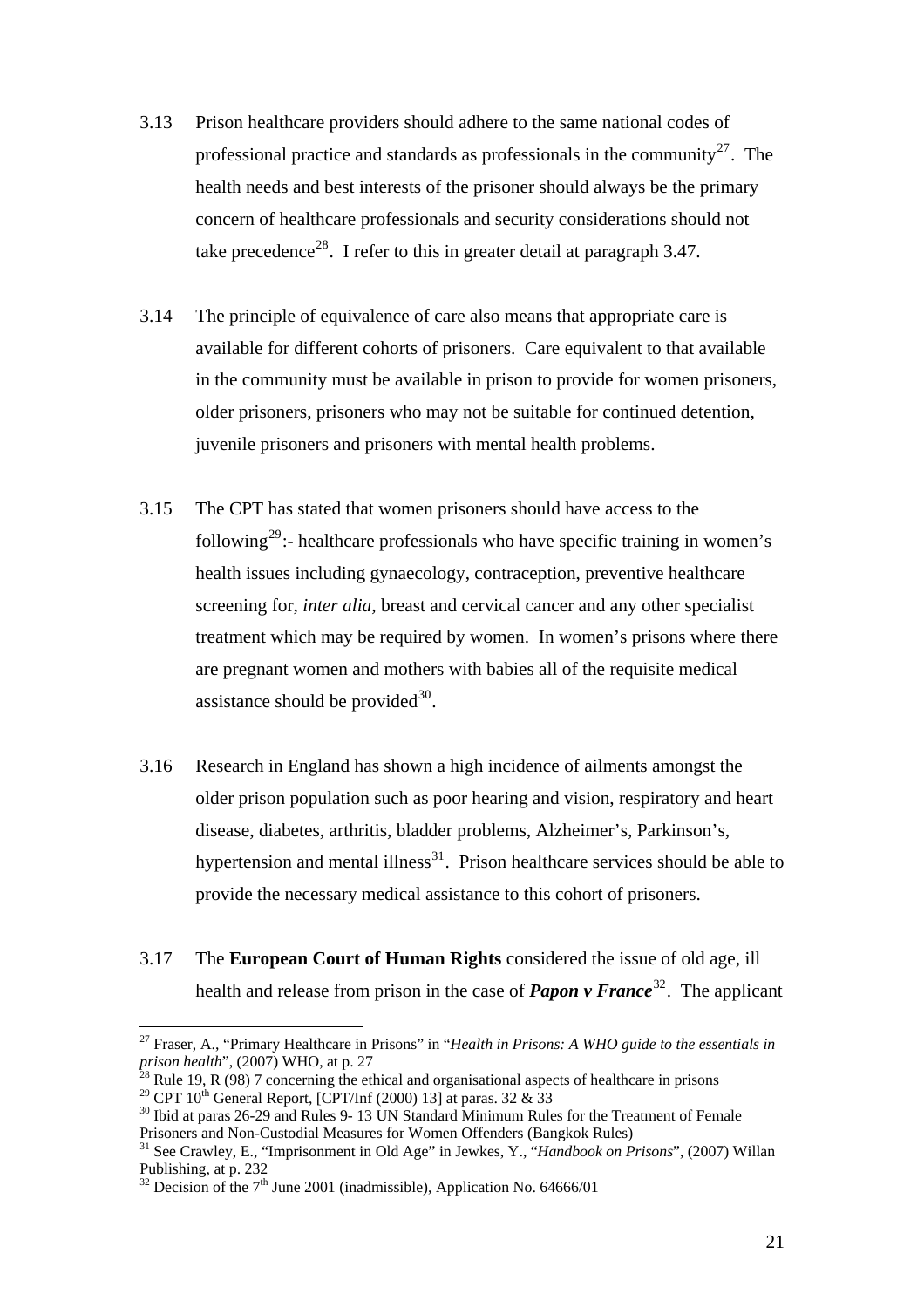was 90 years of age and in prison in France. He claimed that keeping a man of his age in prison was contrary to Article 3 of the **European Convention on Human Rights**. The case was declared inadmissible as the Court felt his treatment was not severe enough to bring it within the scope of Article 3. The Court did not exclude the possibility that in certain circumstances the continued detention of an elderly prisoner may raise an issue under Article 3 and that each case should be decided on a case by case basis.

3.18 The age of a prisoner, *per se,* is not required to be taken into account under Irish law or International best practice when considering the release of a prisoner. The prisoner's state of health may be taken into account. An issue which may arise then is whether a prisoner should be released if he/she has received a short term fatal prognosis. In this connection Rule 51 of **Recommendation No. R (98) 7 concerning the ethical and organisational aspects of healthcare in prisons** states:

> "*The decision as to when patients subject to short term fatal prognosis should be transferred to outside hospital units should be taken on medical grounds. While awaiting such transfer, these patients should receive optimum nursing care during the terminal phase of their illness within the prison healthcare centre. In such cases provision should be made for periodic respite care in an outside hospice. The possibility of a pardon for medical reasons or early release should be examined*".

This is reinforced by Rule 25(2) of the **Standard Minimum Rules for the Treatment of Prisoners**.

3.19 The **European Court of Human Rights** has addressed the issues of release on health grounds in a number of cases. In *Khudobin v Russia[33](#page-21-0)* the Court having referred to the case of *Farbtuhs v Latvia[34](#page-21-1)* at paragraph 93 stated that "*Article 3 (of the Convention) cannot be construed as laying down a general obligation to release detainees on health grounds*". However, it explained

<span id="page-21-1"></span><span id="page-21-0"></span><sup>&</sup>lt;sup>33</sup> Judgement of 2<sup>6th</sup> January 2007, Application No. 59696/00<br><sup>34</sup> Judgement of 2<sup>nd</sup> December 2002, Application No. 4672/02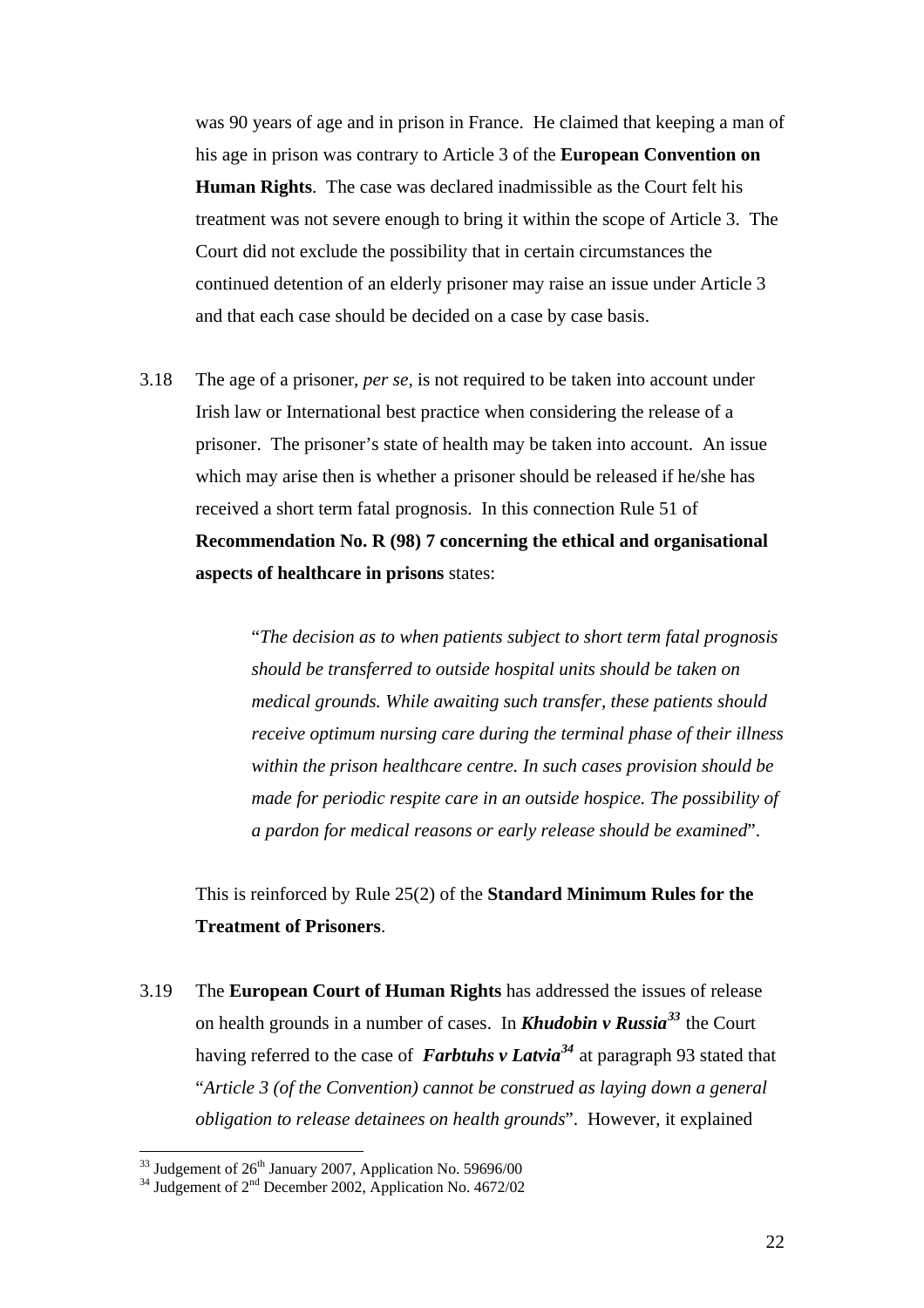that if the authorities decide "*to place and maintain a seriously ill person in detention, they should demonstrate special care in guaranteeing such conditions of detention that correspond to his special needs resulting from his disability*".

- 3.20 Health information on issues of particular relevance to young people should be available in prisons where juveniles are accommodated $35$ . Healthcare professionals working in a juvenile prison should receive training in health issues which are of relevance to young people. Prison healthcare services should be able to provide the necessary medical assistance to this cohort of prisoners equivalent to that available to young people in the community.
- 3.21 Prisoners who are mentally ill are entitled to the same treatment and services that are available in the community. If necessary and subject to paragraph 1.10, I will deal with this subject in a later report.
- 3.22 **The European Court of Human Rights** has found that in order to provide healthcare in prisons to a standard equivalent to that available in the community the following obligations are owed under Article 3 of the **European Convention on Human Rights**:-
	- medical assistance must be adapted to the particular needs of a prisoner who is ill and the assistance must be medical in nature - *Farbtuhs v Latvia[36](#page-22-1)*
	- the medical assistance must be appropriate to the prisoner's state of health - *Testa v Croatia[37](#page-22-2)*
	- where the absence of a correct diagnosis is attributable to a failure to act on the part of the state authorities the State may be held

<span id="page-22-0"></span><sup>&</sup>lt;sup>35</sup> CPT 9<sup>th</sup> General Report [CPT/Inf (99) 12] at para.41 <sup>36</sup> Op cit fn 35

<span id="page-22-2"></span><span id="page-22-1"></span> $37 \text{ Judgement of } 12^{\text{th}}$  July 2007, Application No. 20877/04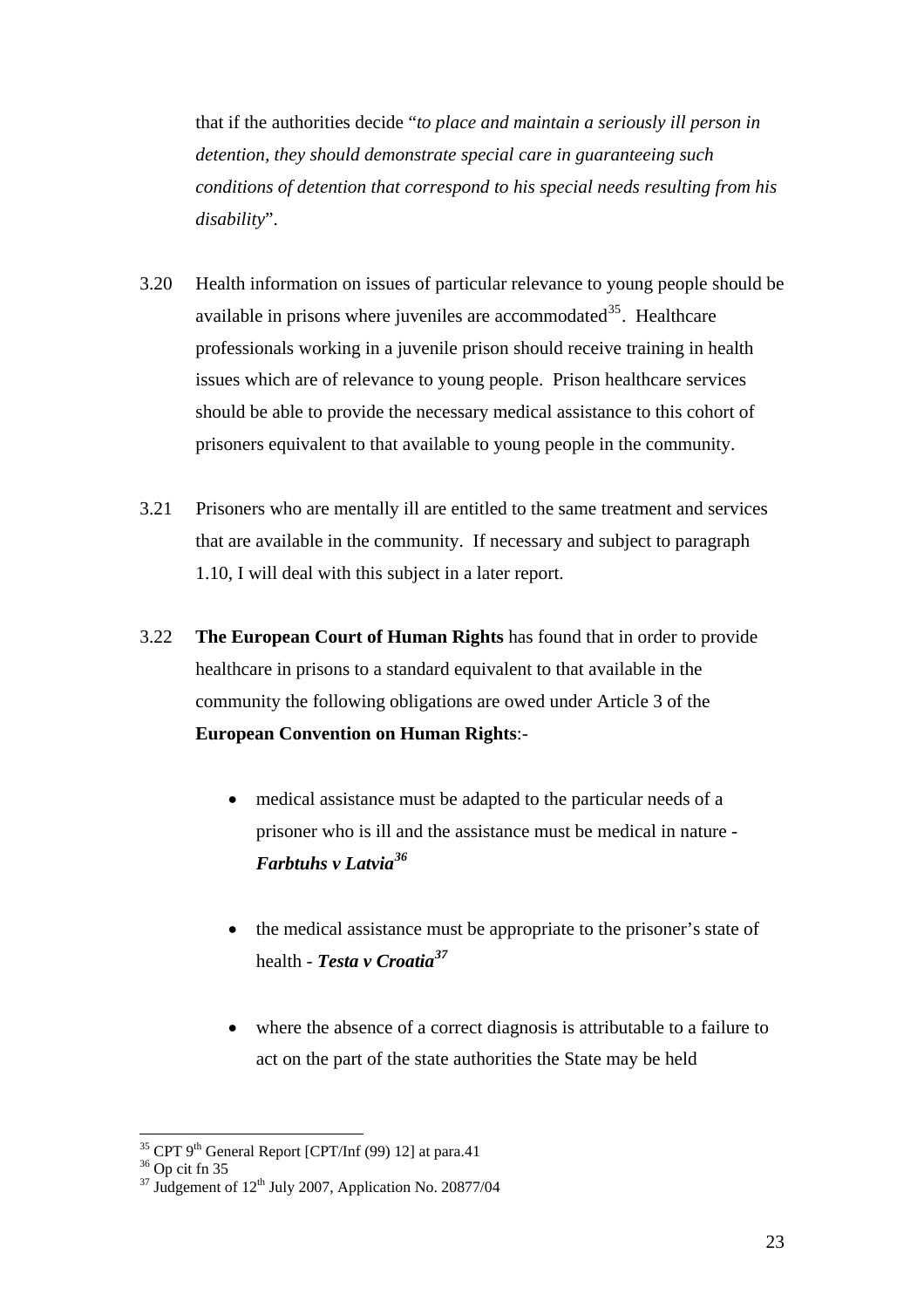responsible - *Popov v Russia[38](#page-23-0)*

- the State was found to violate Article 3 due to the prison authorities failure to make arrangements for a specific diet which according to his doctors was necessary in order to improve his health - *Gorodnichev v Russia[39](#page-23-1)*
- 3.23 Drug misuse and addiction is a feature in most Irish prisons. Healthcare staff has a role in the education of prisoners about the harmful affects of drug addiction. Counselling and drug treatment programmes should be available. In its recent Report on Ireland the CPT stated:

"*detoxification programmes with substitution programmes for opiatedependent patients should be combined with genuine psycho-socio and educational programmes. The setting up of a drug-free wing in prisons for certain categories of prisoners, inter alia, those having completed treatment programmes prior to or during imprisonment,*  might also be considered<sup>"[40](#page-23-2)</sup>.

3.24 Not all prisons in the Irish Prison system have methadone maintenance programmes. This is a policy matter for the Irish Prison Service. The debate concerning the provision of methadone within the Irish Prison Service is part of a larger debate which is of concern not alone to the Irish Prison Service but to the community as a whole. It is not part of my mandate to enter this debate. Where methadone maintenance is available it must be clinically supervised and administered in accordance with best practice in the community. Prisoners on methadone maintenance programmes should be reviewed as required. The CPT stated that:-

> "*methadone should only be prescribed as part of a comprehensive drug treatment programme which will include engagement with*

<span id="page-23-0"></span> $38$  Judgement of  $13<sup>th</sup>$  July 2006, Application No. 26853/04

<span id="page-23-2"></span><span id="page-23-1"></span> $30$  CPT, Report to the Government of Ireland, CPT/Inf (2011) 3, at para. 72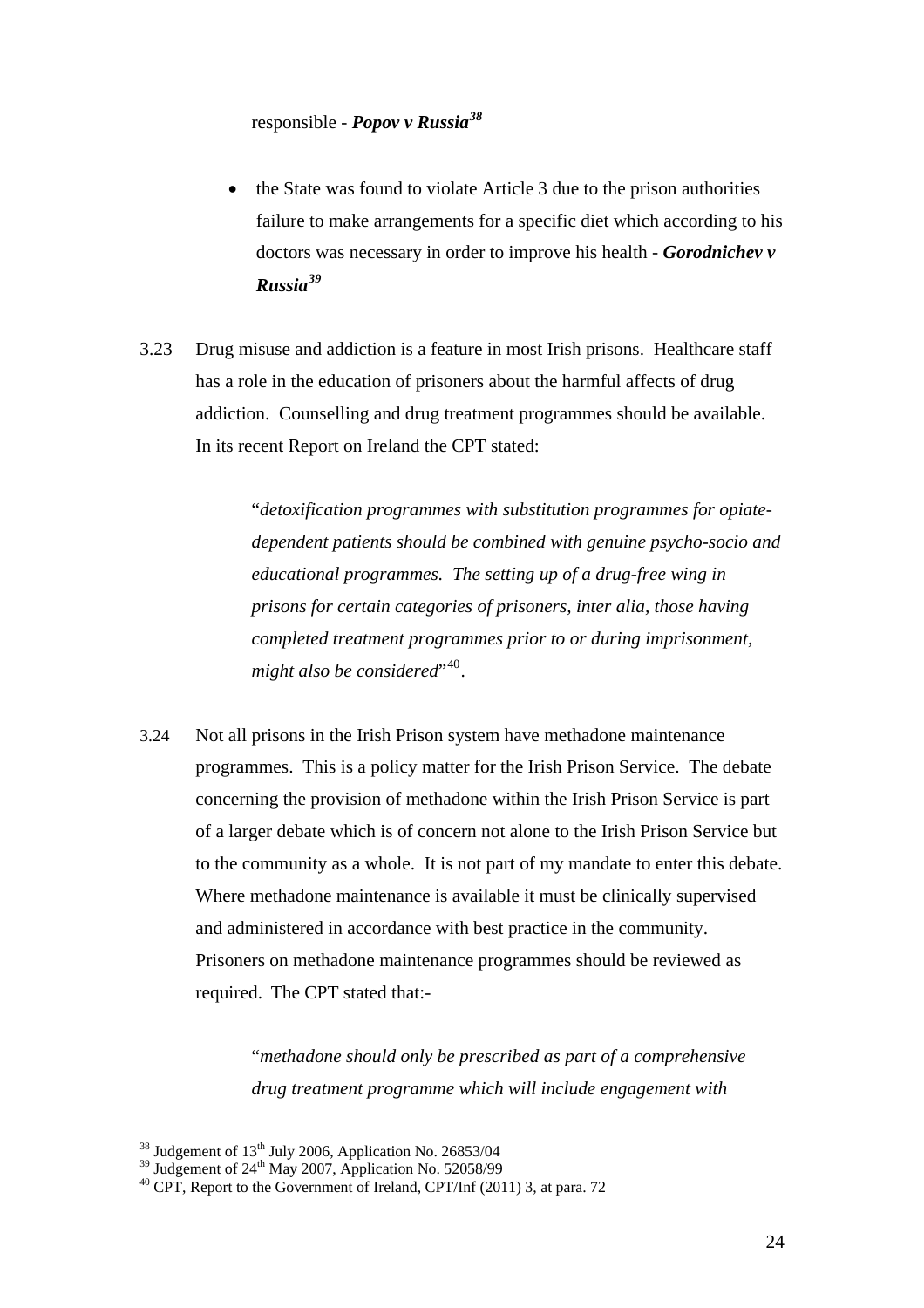*addictions services (addiction counsellors, addiction nurses and as required an addiction psychiatrist). The dose of methadone prescribed as maintenance should be that required to stabilise a prisoner's drug use to the extent that the inmate injects or uses opiates less frequently and remains in contact with prison addiction services*"[41](#page-24-0).

- 3.25 Prisoners who, prior to entering prison, are on a methadone maintenance programme should not be at a disadvantage by being placed in a prison which does not operate such a programme. Neither should prisoners on a methadone maintenance programme be transferred to a prison without such a programme.
- 3.26 Prisoners who are suffering from withdrawal symptoms should receive adequate medical assistance or the State authorities may risk violating Article 3 of the **European Convention on Human Rights**. In **McGlinchey v UK[42](#page-24-1)** a prisoner died in prison after suffering from heroin withdrawal symptoms. The **European Court of Human Rights** found that the State has a duty to ensure that prisoners are held in conditions compatible with respect for human dignity. The Court held that there had been deficiencies in the prisoner's treatment stating that:-

"*Having regard to the responsibility owed by prison authorities to provide the requisite medical care for detained persons, the Court finds that in the present case there was a failure to meet the standards imposed by Article 3 of the Convention. It notes in this context the failure of the prison authorities to provide accurate means of establishing Judith McGlinchey's weight loss, which was a factor that should have alerted the prison to the seriousness of her condition, but was largely discounted due to the discrepancy of the scales. There was a gap in the monitoring of her condition by a doctor over the weekend when there was a further significant drop in weight and a failure of the prison to take more effective steps to treat Judith McGlinchey's condition, such as her admission to hospital to ensure the intake of* 

<sup>&</sup>lt;sup>41</sup> Ibid at para. 74

<span id="page-24-1"></span><span id="page-24-0"></span> $42$  Judgement of 29<sup>th</sup> April 2003, Application No. 50390/99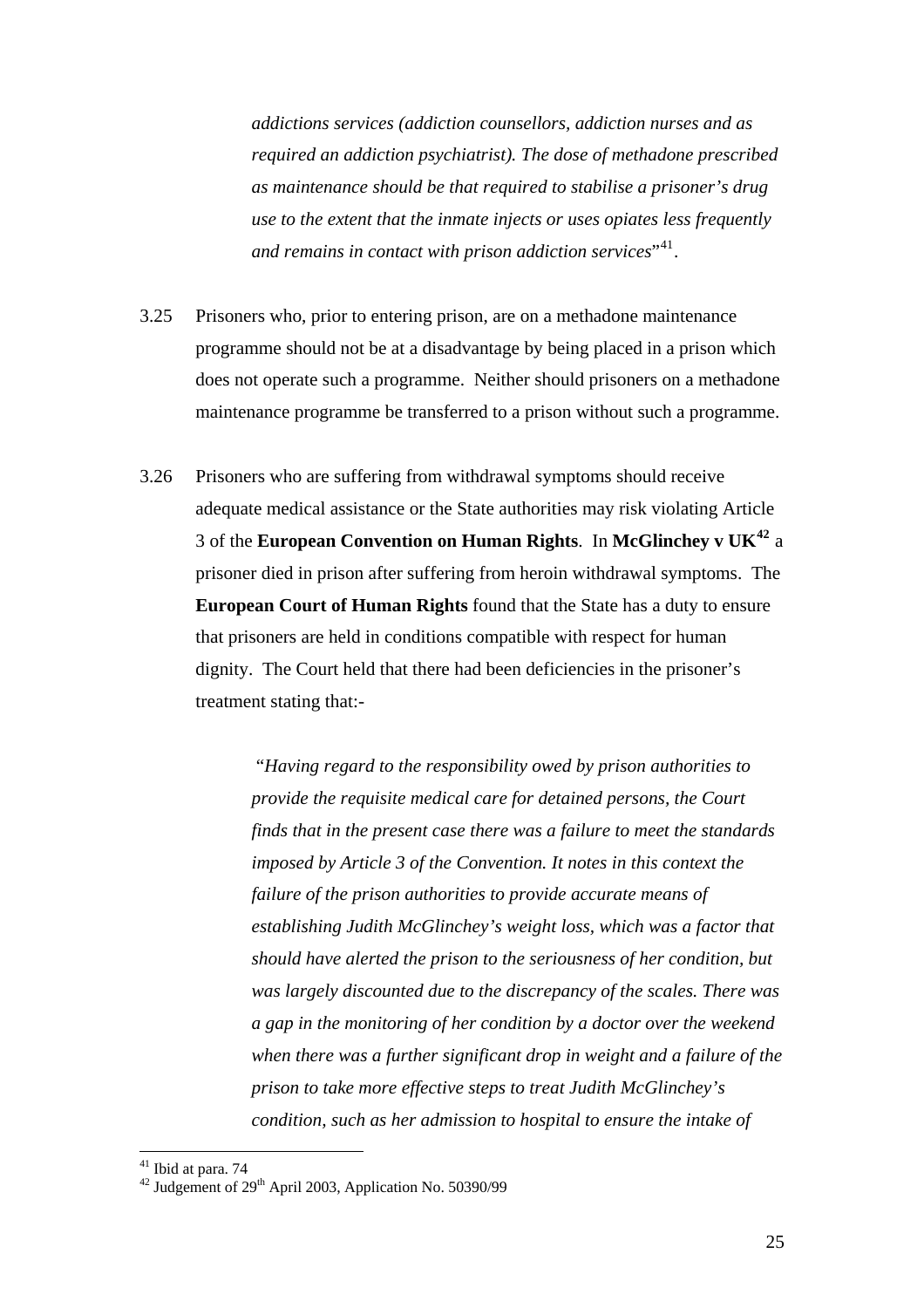*medication and fluids intravenously, or to obtain more expert assistance in controlling the vomiting."[43](#page-25-0).* 

The prisoner was found to have suffered inhuman and degrading treatment contrary to Article 3.

3.27 A model of healthcare provision that is finding favour in many European prison systems is that equivalence of care is easier to implement in a prison setting if the prison healthcare system is integrated with the public healthcare system. I refer in greater detail to this aspect in paragraphs 3.50 to 3.52.

#### **(C) Patient's consent and medical confidentiality**

3.28 The CPT has stated that "*freedom of consent and respect for confidentiality are fundamental rights of the individual"*. Medical confidentiality between a healthcare professional and a patient is of vital importance in a prison setting. A prisoner cannot choose his doctor as a person in the community can and so trust is essential in the doctor-patient relationship. This trust can be facilitated through the informed consent of the prisoner and the preservation of medical confidentiality.

#### *Informed consent*

3.29 The principle of informed consent applies to both medical examinations and treatment<sup>[44](#page-25-1)</sup>. In order to provide informed consent the prisoner must be provided with all relevant information regarding his/her condition and possible treatment and medication<sup>[45](#page-25-2)</sup>. Rules 14-16 of the **Recommendation No. R (98) 7 concerning the ethical and organisational aspects of healthcare in prisons** provide for an exception where the prisoner's consent may be waived as in the case where a prisoner suffers from an illness which makes them incapable of providing informed consent. Any waiver must be based upon law and be guided by the same principles which are applicable to the population as

<span id="page-25-0"></span> $43$  At para. 57

<span id="page-25-1"></span><sup>44</sup> Van Zyl Smit, D. & Snacken, S., "*Principles of European Prison Law and Policy- Penology and* 

<span id="page-25-2"></span><sup>&</sup>lt;sup>45</sup>CPT 3<sup>rd</sup> General Report [CPT/Inf (93) 12] at para. 46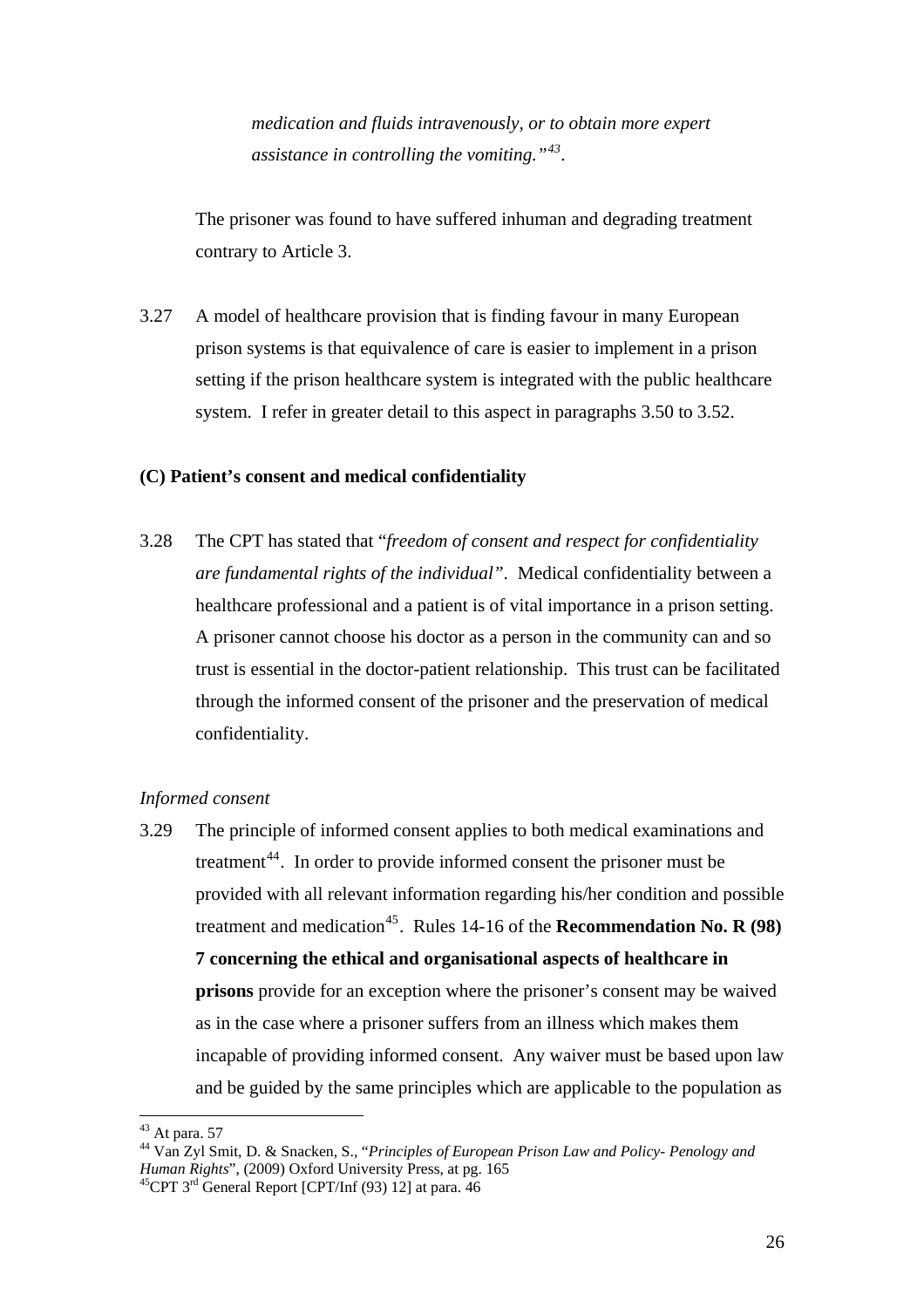a whole. Rule 42.2 of the **European Prison Rules** provides guidance when dealing with a situation where the prisoner may not be able to give his/her consent by requiring that the doctor shall examine prisoners "*whenever necessary*". As outlined at paragraph 3.6, it was established in *Nevmerzhitsky v Ukraine* that a failure to provide necessary medical assistance may violate Article 3.

- 3.30 The CPT acknowledged in its **3rd General Report** at paragraph 47 that a difficulty may arise when the patient's decision conflicts with the doctor's duty of care to the patient.
- 3.31 As a form of protest prisoners sometimes refuse to eat and go on 'hungerstrike'. This may result in a conflict between a doctor's duty of care to his/her patient and the patient's decision.

#### *Medical Confidentiality*

- 3.32 Rule 13 of the **Recommendation No. R (98) 7 concerning the ethical and organisational aspects of healthcare in prisons** requires that "*medical confidentiality should be guaranteed and respected with the same rigour as in the population as a whole*". Rule 42.3(a) of the **European Prison Rules** requires that "*When examining a prisoner the medical practitioner or a qualified nurse reporting to such a medical practitioner shall pay particular attention to: a. observing the normal rules of medical confidentiality.........".*
- 3.33 The CPT stated that the maintenance of medical files is the doctor's responsibility<sup>[46](#page-26-0)</sup>. In it latest Report on Ireland the CPT has advised<sup>[47](#page-26-1)</sup> that the doctor and other healthcare professionals must include comprehensive medical notes on a patient's file and all correspondence from hospitals must be included in the medical files. Hospital recommendations must be followed up by healthcare professionals while the prisoner is still in prison<sup>[48](#page-26-2)</sup>.

<sup>46</sup> Ibid at para. 50

<span id="page-26-1"></span><span id="page-26-0"></span><sup>&</sup>lt;sup>47</sup> See CPT, Report to the Government of Ireland, CPT/Inf  $(2011)$  3, at pages 36-38

<span id="page-26-2"></span> $48$  Ibid at para.63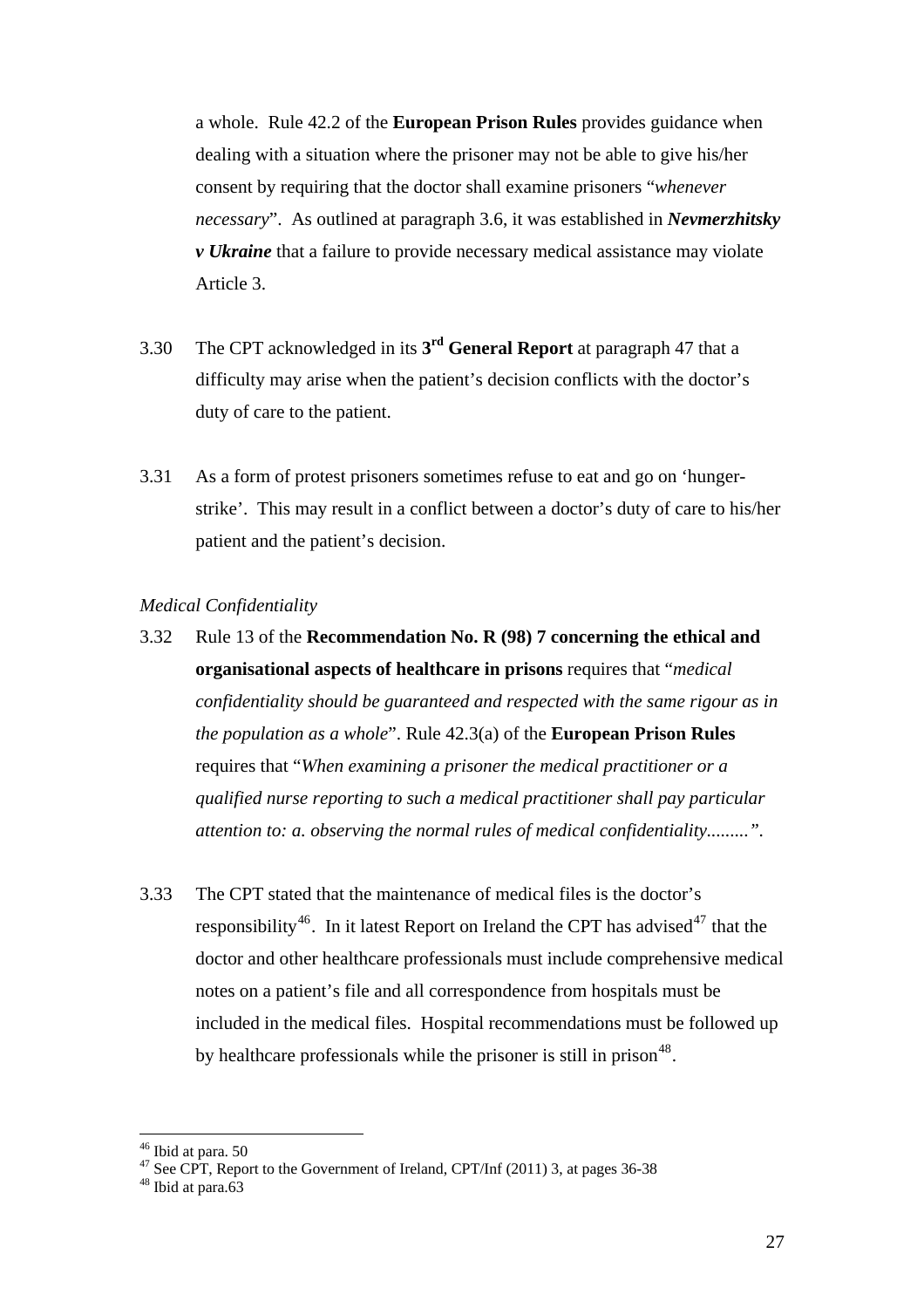3.34 Prisoners are escorted to and from healthcare appointments in the prison and hospital appointments by prison staff. The CPT has highlighted the importance of prison staff not being present in the room during medical examinations or procedures stating that "*all medical examinations of prisoners be conducted out of the hearing and- unless the doctor concerned requests otherwise in a particular case- out of the sight of prison officers*". If prison staff is to be present during a medical examination they must be mindful of the need for medical confidentiality and must act to preserve such confidentiality. They must also respect and safeguard the privacy and dignity of the prisoner.

## 3.35 In dealing with female prisoners Rule 10.2 of the **Standard Minimum Rules for the Treatment of Female Prisoners and Non-custodial Measures for Women Offenders** known as the **'Bangkok Rules'** states:

"*If a woman prisoner requests that she be examined or treated by a woman physician or nurse, a woman physician or nurse shall be made available, to the extent possible, except for situations requiring urgent medical intervention. If a male medical practitioner undertakes the examination contrary to the wishes of the woman prisoner, a woman staff member shall be present during the examination".* 

Rule 11.2 qualifies the above rule and states that if it is necessary for prison staff to be present during a medical examination of a female prisoner the prison staff must also be female.

#### **(D) Preventive healthcare**

3.36 The duty of healthcare professionals goes beyond providing assistance and treatment for prisoners who are ill. Preventive healthcare in prisons is important.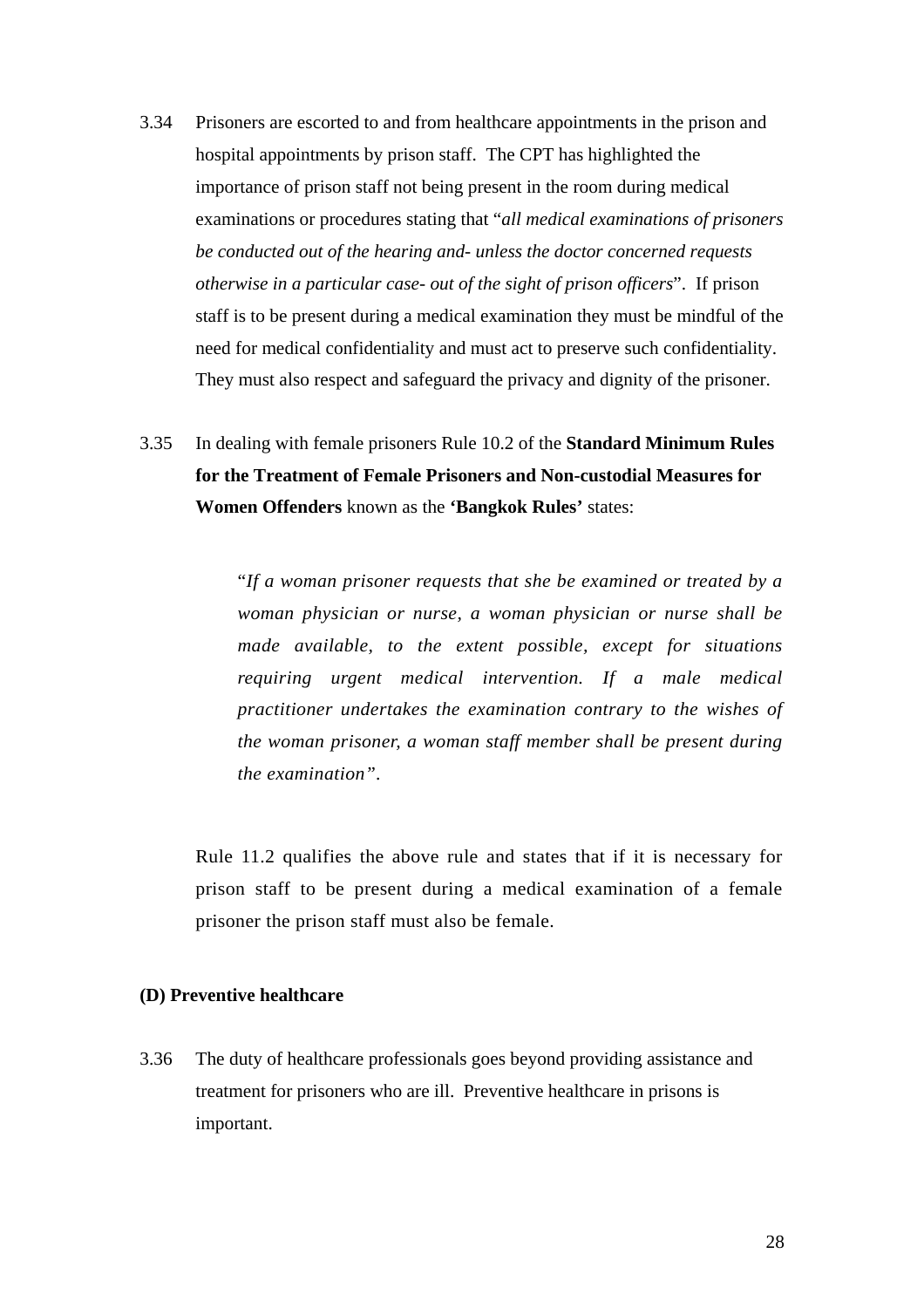#### *Hygiene*

- 3.37 The conditions in which prisoners live and the health status of prisoners are not mutually exclusive. In order to maintain a satisfactory level of hygiene in a prison **Rule 44 of the European Prison Rules** requires the prison doctor to inspect and advise the prison Governor on the following:-
	- (a) *the quantity, quality, preparation and serving of food and water;*
	- (b) *the hygiene and cleanliness of the institution and prisoners;*
	- (c) *the sanitation, heating, lighting and ventilation of the institution; and*
	- (d) *the suitability and cleanliness of the prisoners' clothing and bedding*.
- 3.38 In **Kalashnikov v Russia[49](#page-28-0)** the applicant alleged that the overcrowding and unsanitary conditions in his cell and the length of time in which he was detained in such conditions had an adverse effect on his physical health and caused him humiliation and suffering. The **European Court of Human Rights** found that his conditions of detention amounted to degrading treatment.

#### *Transmittable diseases*

3.39 At paragraph 3.3, I stated that research shows that diseases such as TB, HIV, Hepatitis B and Hepatitis C spread faster in closed settings such as a prison. Rule 42.3(f) of the **European Prison Rules** states that prisoners suspected of having infectious or contagious conditions should be isolated for the period of infection and should be provided with proper treatment. This rule does not mean that prisoners with HIV, Hepatitis and AIDS should be isolated from the rest of the prison population solely because of their health status $^{50}$  $^{50}$  $^{50}$ . Prisoners who have HIV, Hepatitis or AIDS should be able to keep their medical status confidential if they wish $^{51}$  $^{51}$  $^{51}$ .

<span id="page-28-0"></span><sup>&</sup>lt;sup>49</sup> Judgement of 15<sup>th</sup> October 2002, Application No. 47095/99<br><sup>50</sup> Rule 42.3.g, European Prison Rules (2006)<br><sup>51</sup> CPT 11<sup>th</sup> General Report [CPT/Inf (2001) 16] at para.31

<span id="page-28-1"></span>

<span id="page-28-2"></span>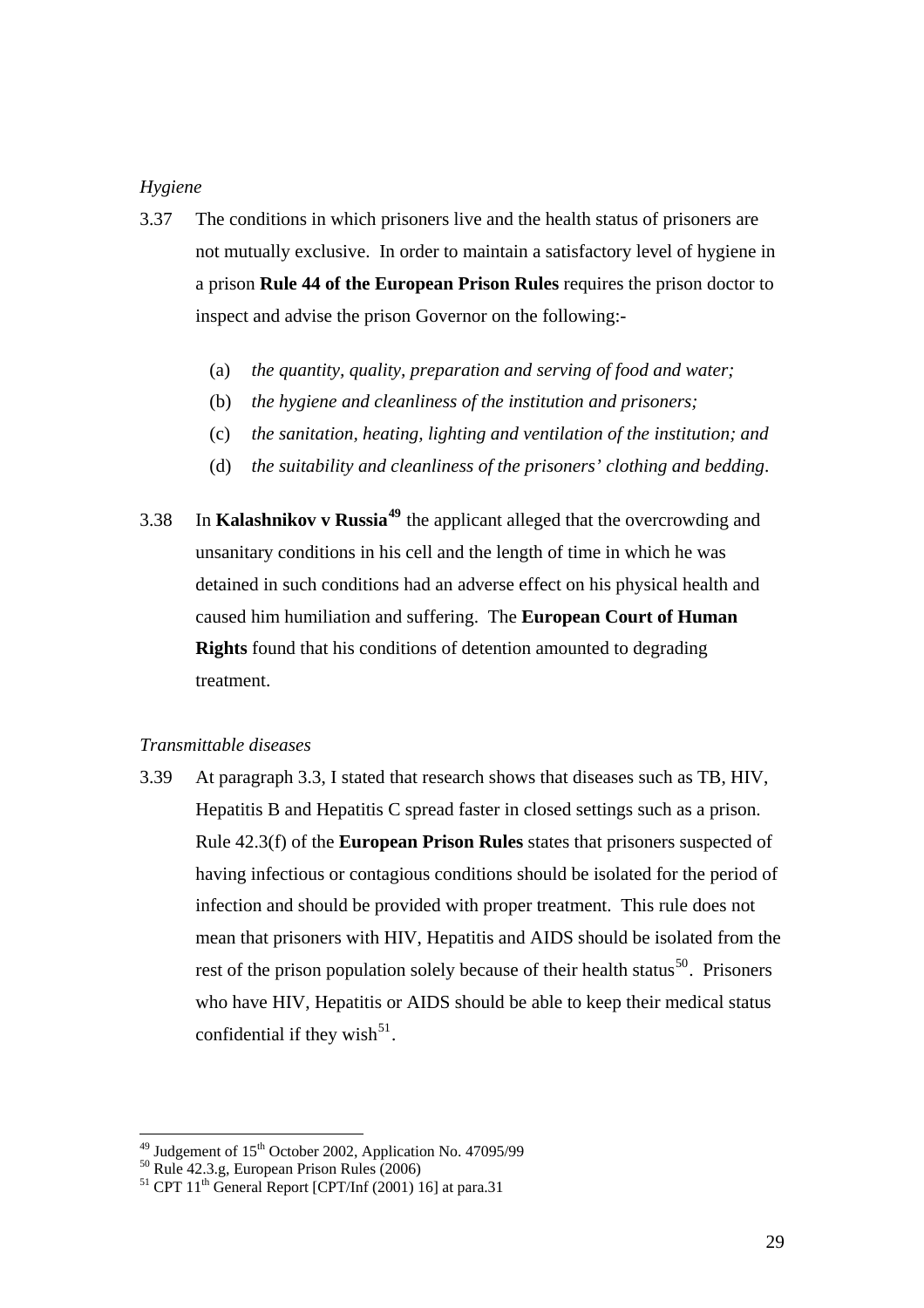- 3.40 The conditions in which prisoners are accommodated when they have transmittable diseases and the type of treatment which they receive are important. In this connection, the following judgements of the **European Court of Human Rights** are pertinent:
	- (a) In *Melnik v Ukraine*<sup>[52](#page-29-0)</sup> the Court held that a State's failure to prevent, diagnose and cure Tuberculosis, in conjunction with the existence of overcrowding and unsanitary conditions, amounted to degrading treatment and a violation of Article 3.
	- (b) In *Nevmerzhitsky v Ukraine*<sup>[53](#page-29-1)</sup> the Court found that the applicant had contracted eczema and scabies whilst in prison indicating that the overall prison conditions were inhuman and degrading.
- 3.41 Healthcare professionals can help in the curtailment of transmittable diseases through the education of prisoners<sup>[54](#page-29-2)</sup>. The CPT recognizes that this is particularly important where young people are concerned as they have a propensity to engage in risk-taking behaviour<sup>[55](#page-29-3)</sup>. Such an educational programme should, according to the CPT "*address methods of transmission and means of protection as well as the application of adequate preventive measures. More particularly, the risks of HIV or hepatitis B/C infection through sexual contacts and intravenous drug use should be highlighted and the role of body fluids as the carriers of HIV and hepatitis viruses explained[56](#page-29-4)".*

#### *Suicide Prevention*

 $\overline{a}$ 

3.42 Article 2 of the **European Convention on Human Rights** places an obligation on the State to protect the lives of those who it deprives of their

<span id="page-29-2"></span><span id="page-29-1"></span>

<span id="page-29-0"></span><sup>&</sup>lt;sup>52</sup>Judgement of 28<sup>th</sup> March 2006, Application No. 72286/01<br><sup>53</sup> Judgement of 5<sup>th</sup> April 2005, Application No. 54825/00,<br><sup>54</sup> Rule 1, Recommendation No. R (93) 6 concerning Prison and Criminological Aspects of the Contr of Transmissible Diseases including AIDS and Related Health Problems in Prison  $^{55}$  CPT 9<sup>th</sup> General Report [CPT/Inf (99) 12], at para. 41  $^{56}$  CPT 11<sup>th</sup> General Report [CPT/Inf (2001) 16] at para.31

<span id="page-29-3"></span>

<span id="page-29-4"></span>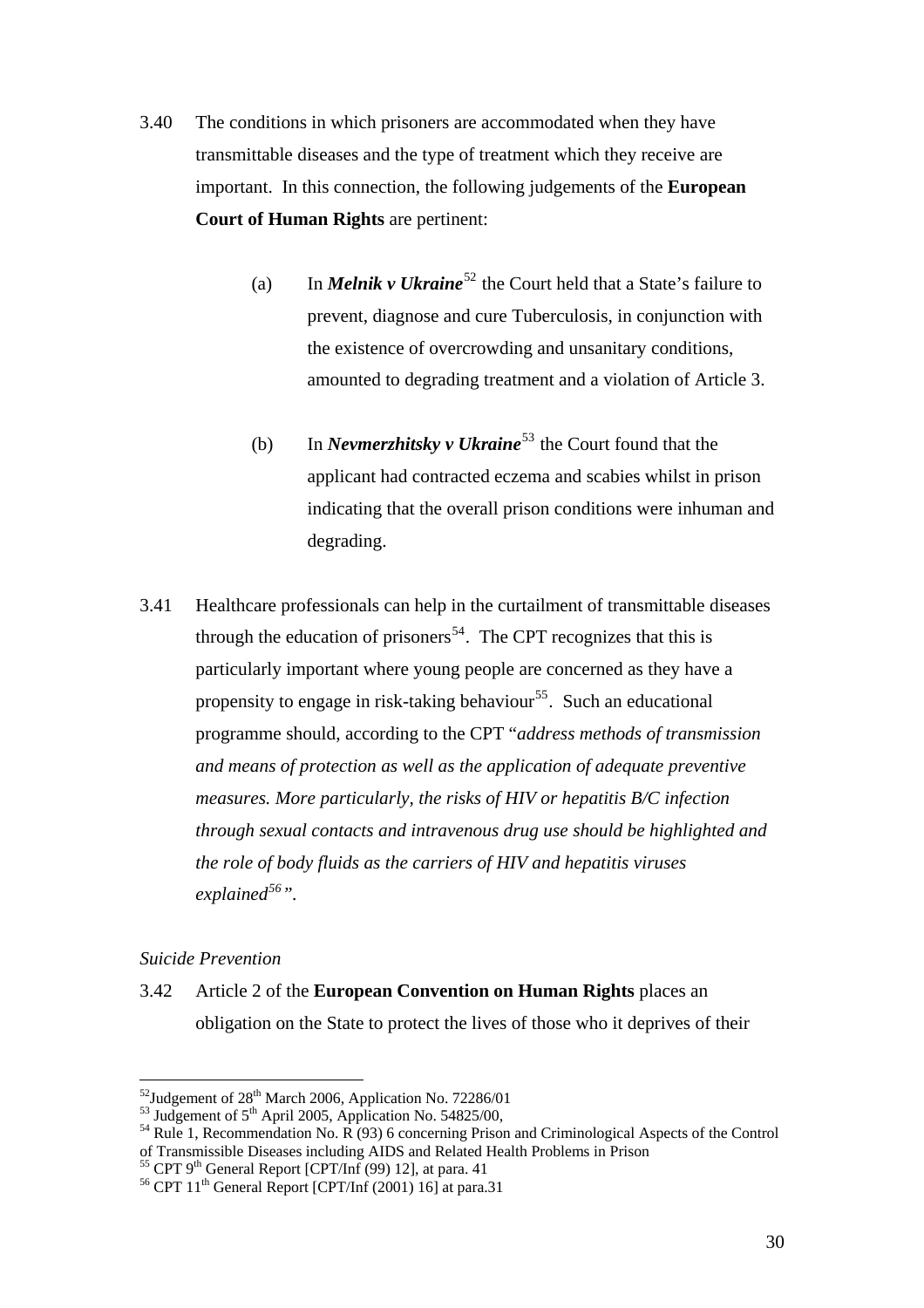liberty. In *Keenan v UK[57](#page-30-0)* the **European Court of Human Rights** stated that the authorities are under an obligation to protect the lives of those who it knows, or ought to know, to be at risk.

- 3.43 The following steps should be taken to help prevent suicide in prisons:-
	- Prisoners should be assessed on committal by healthcare staff to identify whether the prisoner poses a risk $^{58}$  $^{58}$  $^{58}$ .
	- Provided a comprehensive risk assessment has been undertaken a prisoner can be appropriately accommodated within the prison.
	- It must be borne in mind that a risk can never be completely eliminated but can be managed for the duration of time that the prisoner is considered to be at risk<sup>[59](#page-30-2)</sup>.
	- Prison staff should be made aware of indications of suicidal risk $^{60}$  $^{60}$  $^{60}$ .

#### *Prevention of violence*

3.44 At paragraph 3.7, I stated that the healthcare professionals in prison have a role in preventing torture and ill treatment from occurring. The CPT has stated that the systematic recording of injuries can contribute to the prevention of violence against prisoners<sup>[61](#page-30-4)</sup>. It has further stated that injuries or marks discovered on a prisoner during the committal assessment should be recorded by the doctor, in addition to any conclusions/statements from the doctor<sup>[62](#page-30-5)</sup>. Prisoners should also be examined by a doctor following a violent incident in the prison and the doctor should, *inter alia*, record the following:- any marks/injuries on the prisoner (these should also be photographed), the

 $\overline{a}$ 

<span id="page-30-0"></span><sup>&</sup>lt;sup>57</sup>Judgement of 3<sup>rd</sup> April 2001, Application No. 27229/95<br><sup>58</sup> CPT 3<sup>rd</sup> General Report [CPT/Inf (93) 12], at para. 58

<span id="page-30-2"></span><span id="page-30-1"></span><sup>&</sup>lt;sup>59</sup> CPT 3<sup>rd</sup> General Report [CPT/Inf (93) 12], at para. 59 <sup>60</sup> Ibid at para.58

<span id="page-30-4"></span><span id="page-30-3"></span> $61$  Ibid at para.  $60$ 

<span id="page-30-5"></span> $62$  Ibid at para. 61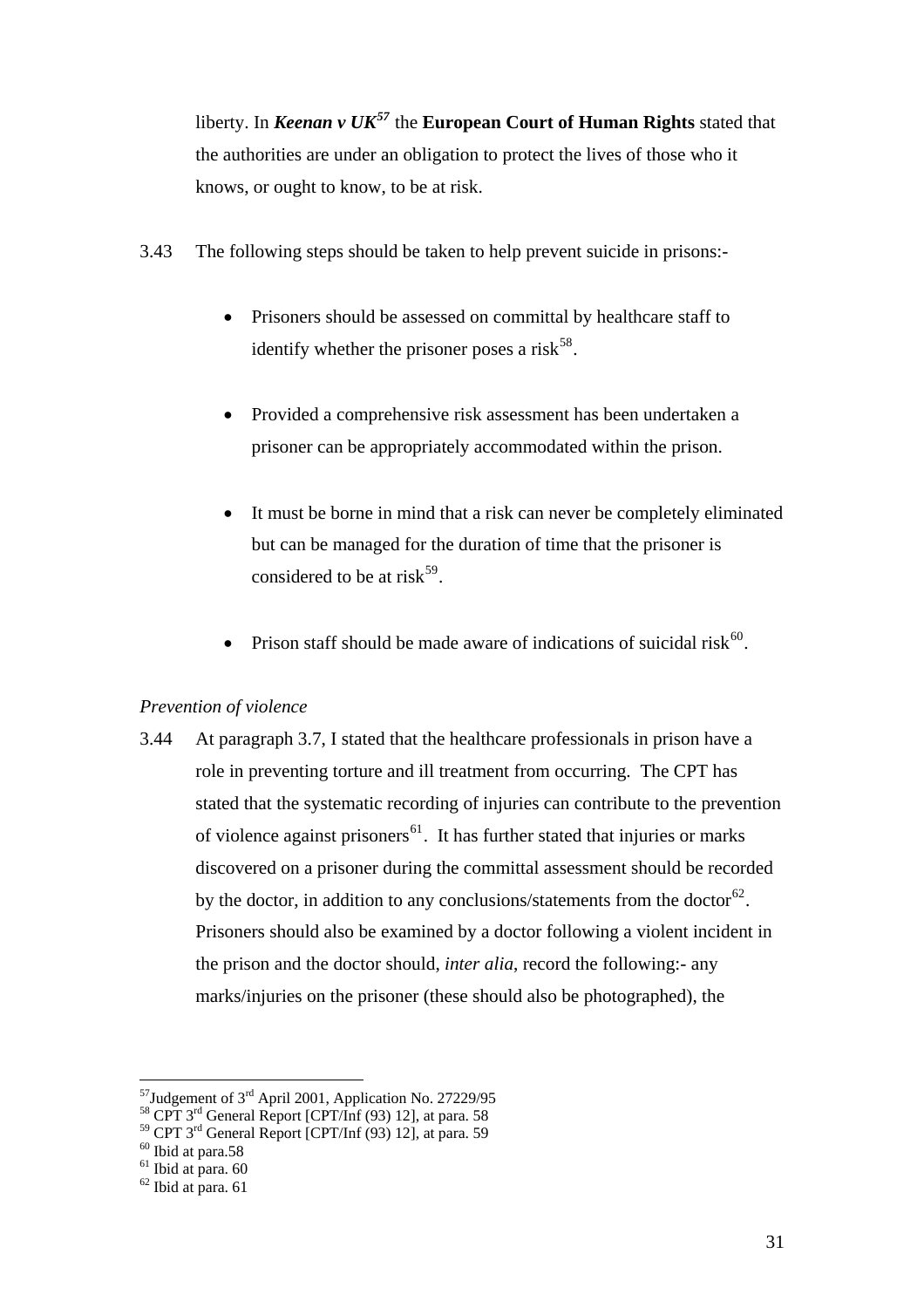allegations made by the prisoner and the doctor's conclusions regarding the marks/injuries $^{63}$  $^{63}$  $^{63}$  and the allegations made.

#### **(E) Humanitarian Assistance**

3.45 In its **3rd General Report** the CPT states that prison healthcare services should pay special attention to the needs of vulnerable groups of prisoners including mothers and babies, adolescents, prisoners with personality disorders and prisoners unsuited for continued detention.

#### **(F) Professional Independence**

- 3.46 The guidance referred to in paragraph 3.47 to 3.50 refers to all healthcare professionals who deal with prisoners. For ease of reading paragraphs 3.47 to 3.50, I refer only to doctors.
- 3.47 In a prison healthcare setting conflicts may arise between a doctor's duty of care to his/her patients (the prisoners) on the one hand and prison management and security considerations on the other. The relationship between a doctor and his/her patient should be based on trust and in a prison setting the professional independence of the doctor is a basic element in this trust<sup>[64](#page-31-1)</sup>. Professional independence of the doctor and the best interests of the prisoner are basic premises which should underpin the provision of healthcare in prisons. Rule 19 of **Recommendation R(98) 7 concerning the ethical and organisational aspects of healthcare in prisons** explains that "*the health needs of the inmate should always be the primary concern of the doctor*" and Rule 20 further clarifies the position stating that "*clinical decisions and any other assessments regarding the health of detained persons should be governed only by medical criteria*".

 $\overline{a}$  $63$  Ibid and Report to the Government of Ireland  $[CPT/Inf(2011)$  3] at para. 67

<span id="page-31-1"></span><span id="page-31-0"></span><sup>64</sup> Van Zyl Smit, D. & Snacken, S., "*Principles of European Prison Law and Policy- Penology and Human Rights*", (2009) Oxford University Press, at pg. 158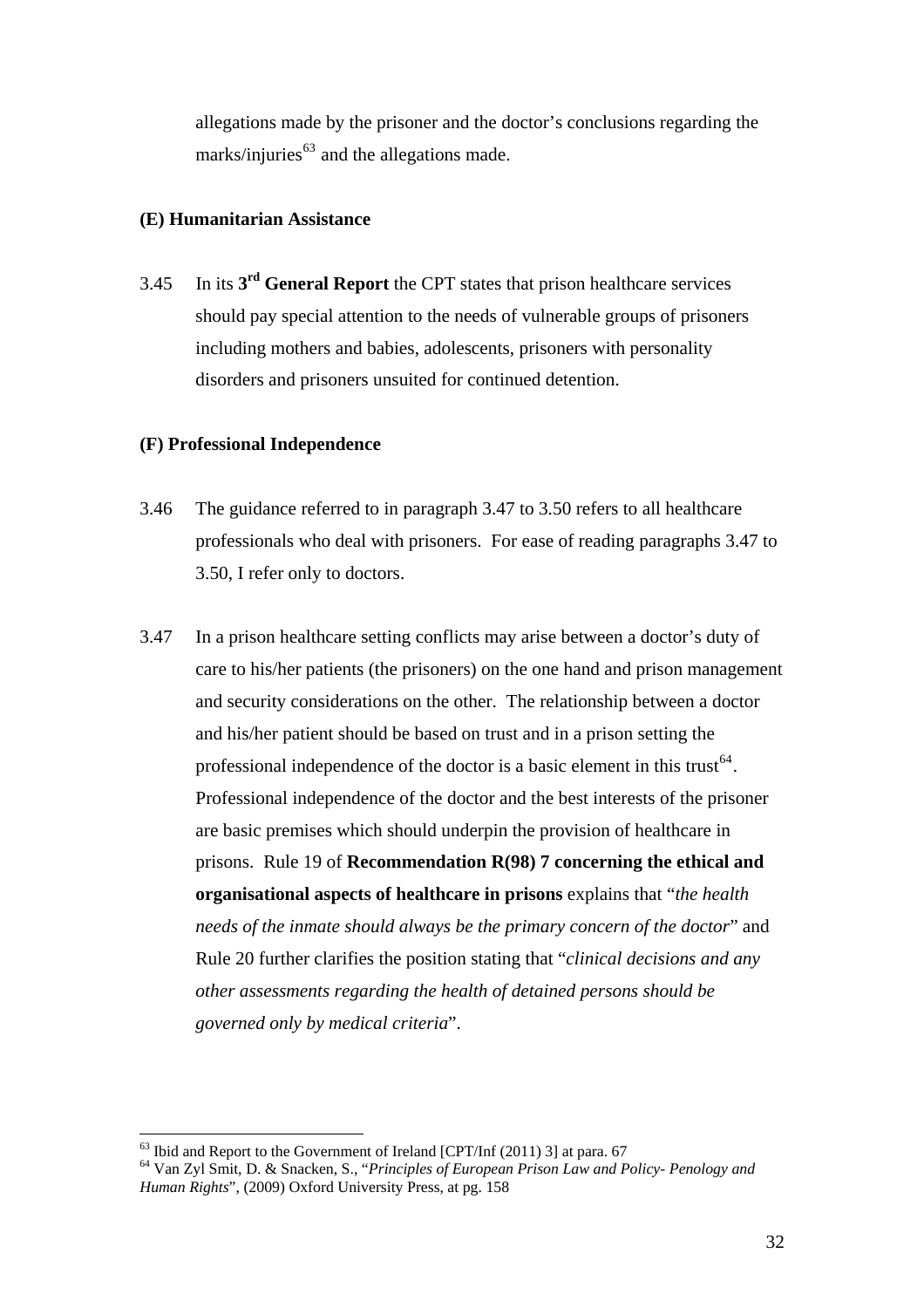- 3.48 In a prison there is always a danger that a doctor's relationship with a prisoner may be damaged due to the prisoner's perceived involvement of the doctor in shaping his/her prison regime, for example placing the prisoner in a special observation cell<sup>[65](#page-32-0)</sup>.
- 3.49 Doctors should receive specific training on working in a prison. This should include issues which are of particular relevance such as the ethical aspects of working in a prison $<sup>66</sup>$  $<sup>66</sup>$  $<sup>66</sup>$ . Doctors who work in prisons should also receive</sup> training with public healthcare professionals to keep them up to date with what is considered best practice in the community and to prevent them from succumbing to the prison culture<sup>[67](#page-32-2)</sup>.
- 3.50 In order to secure doctors' independence the CPT recommends that "*such personnel should be aligned as closely as possible with the mainstream of healthcare provision in the community at large*<sup>"[68](#page-32-3)</sup>. International standards support the integration of healthcare in prisons into the public healthcare system. The following standards are of relevance:-

## (a) **The Moscow Declaration on Prison Health as a part of Public Health** states-

"*Member governments are recommended to develop close working links between the Ministry of Health and the Ministry responsible for the penitentiary system so as to ensure high standards of treatment for detainees, protection for personnel, joint training of professionals in modern standards of disease control, high levels of professionalism amongst penitentiary medical personnel, continuity of treatment between the penitentiary and outside society, and unification of statistics.*"

<span id="page-32-0"></span> $65$  Ibid at pg. 160.

<span id="page-32-1"></span><sup>66</sup> International Centre for Prison Studies, "*Guidance Note 10- Improving prison healthcare*", (2004) London, at pg. 6

<span id="page-32-2"></span> $67$  ibid

<span id="page-32-3"></span><sup>68</sup> CPT 3rd General Report [CPT/Inf (93) 12], at para 71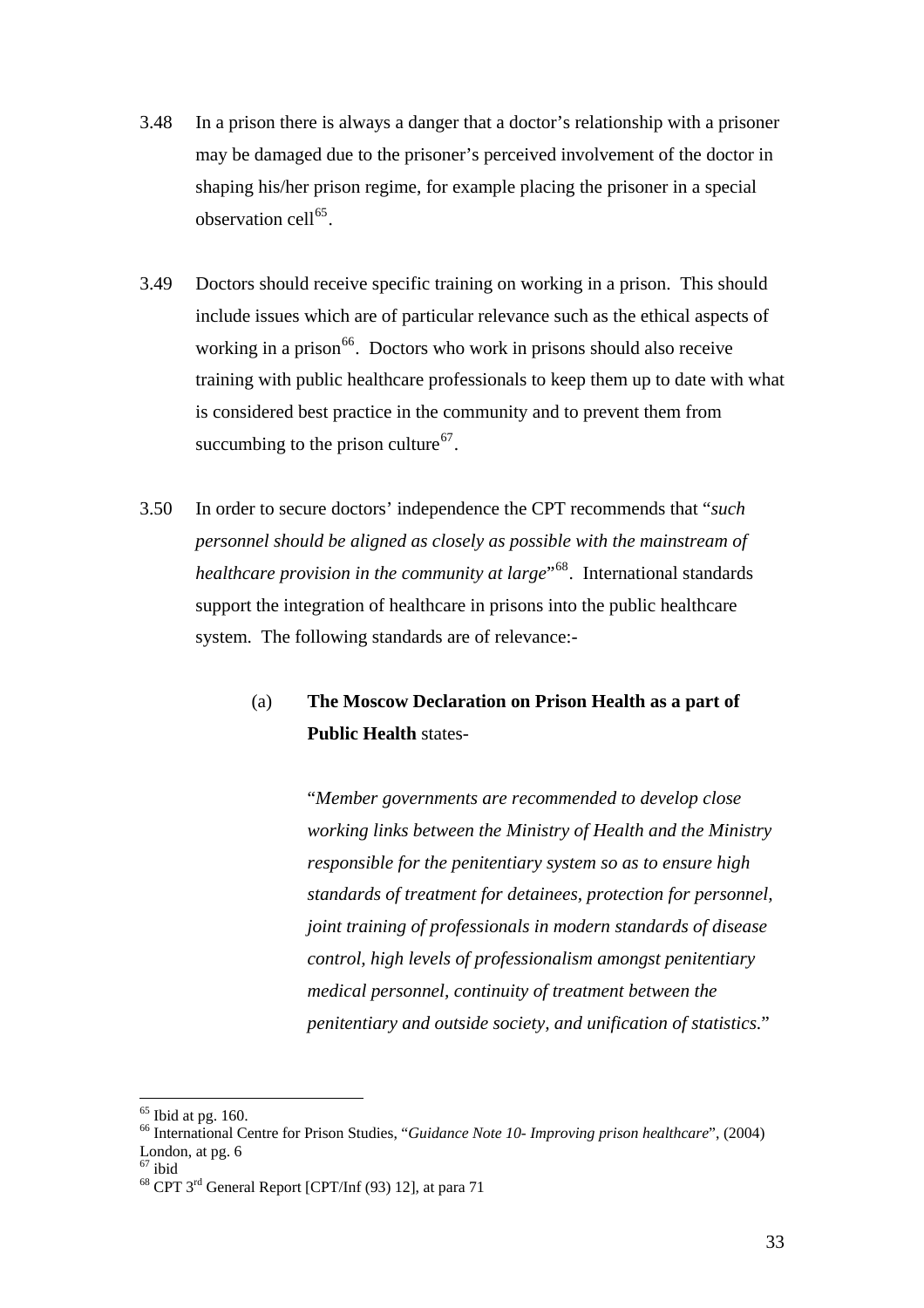## (b) **Recommendation R(98) 7 concerning the ethical and organisational aspects of healthcare in prisons** states:-

Rule 10- "*Health policy in custody should be integrated into, and compatible with, national health policy."*

Rule 12- "*The role of the ministry responsible for health should be strengthened in the domain of quality assessment of hygiene, healthcare and organisation of health services in custody, in accordance with national legislation. A clear division of responsibilities and authority should be established between the ministry responsible for health or other competent ministries, which should co-operate in implementing an integrated health policy in prison."* 

#### (c) The **European Prison Rules** state:

Rule 40.1 - "*Medical services in prison shall be organised in close relation with the general health administration of the community or nation."* 

Rule 40.2 - "*Health policy in prisons shall be integrated into, and compatible with, national health policy*."

Rule 40.3 - "*Prisoners shall have access to the health services available in the country without discrimination on the grounds of their legal situation."* 

## 3.51 The **World Health Organisation** and the **Council of Europe** have recommended that close links are in place between prison health services and public health services<sup>[69](#page-33-0)</sup>. The principles which underpin prison healthcare -

<span id="page-33-0"></span> $69$  Hayton, P. et al., "Patient or Prisoner: Does it matter which Government Ministry is responsible for the health of prisoners?", Briefing Paper for meeting, Copenhagen October 2010, WHO: Copenhagen, at pg. 5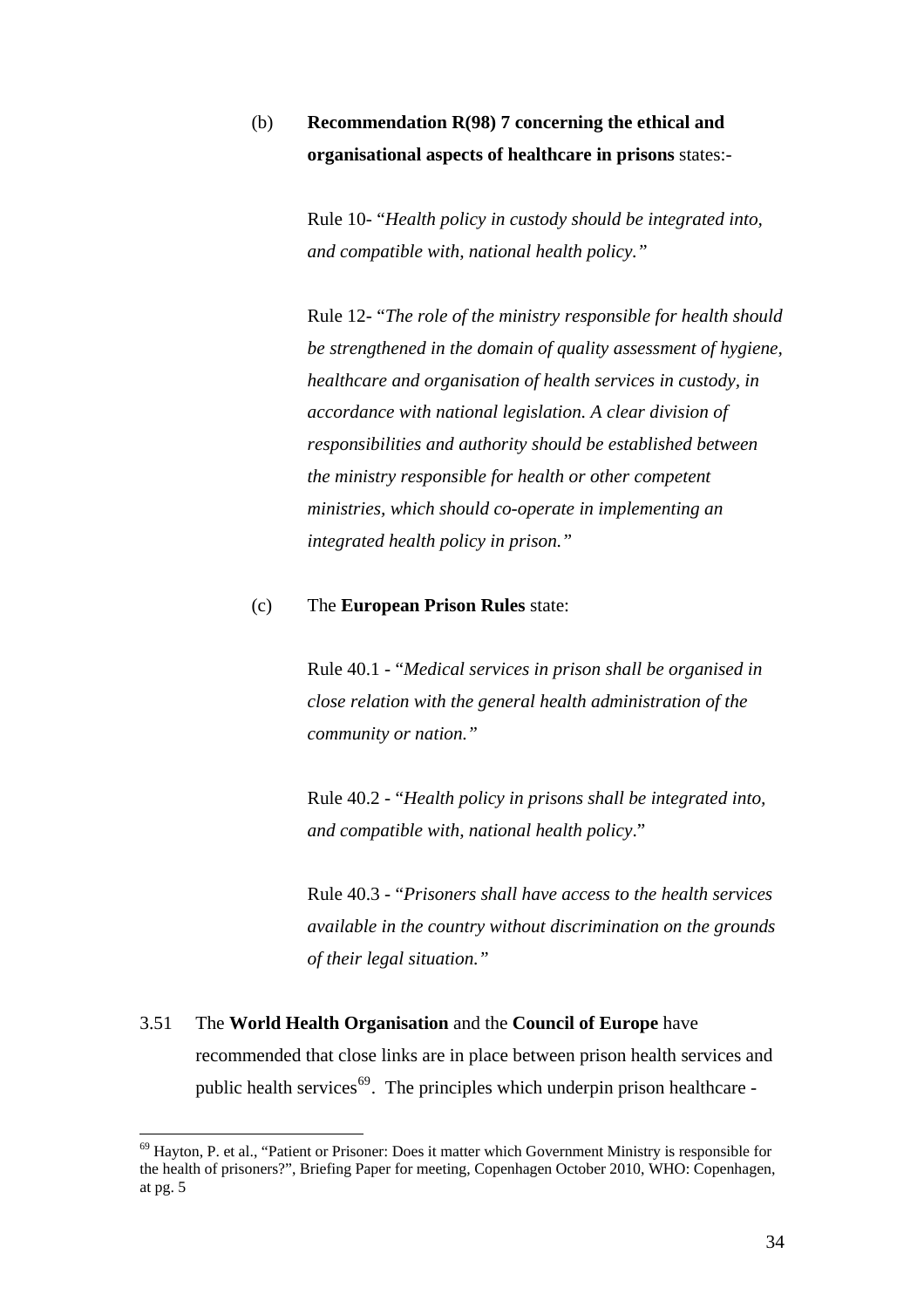equivalence of care, decisions to be made on clinical grounds, patient consent and professional independence - are most likely to be met if the provision of healthcare in prisons is closely linked with the healthcare provided in the community<sup>[70](#page-34-0)</sup>. There are many benefits to the two services being integrated<sup>[71](#page-34-1)</sup>:

- the standard of care provided to prisoners can be improved,
- healthcare professionals who are not employed by the prison authorities will find it easier to base their judgements purely on clinical grounds and put the medical interests of the prisoner before security/management considerations,
- prisoners are more inclined to trust staff who are employed by the health authorities than by the prison authorities,
- it can ensure the continuation of treatment for prisoners coming into prison and prisoners leaving prison,
- it can ensure access to specialist services,
- it can ensure that healthcare professionals working in a prison can benefit from education and training programmes provided by the public health system.
- 3.52 While the policy as to who or what body should provide healthcare in prisons is a matter for the Minister and the Irish Prison Service the argument for an integrated system as outlined in paragraph 3.51 should not be ignored. Such an approach has been tried in, *inter alia,* Norway, France and the United Kingdom with largely positive results<sup>[72](#page-34-2)</sup>.

<span id="page-34-0"></span> $70$  Coyle, A., "Standards in prison health: the prisoner as a patient", in WHO, *Health in Prisons-A WHO guide to the essentials in prison health*, (2007) WHO: Copenhagen, at pg. 12

<span id="page-34-1"></span><sup>&</sup>lt;sup>71</sup> See Fraser, A., "Primary healthcare in prisons", in WHO, *Health in Prisons- A WHO guide to the essentials in prison health*, (2007) WHO: Copenhagen, at pg. 30, International Centre for Prison Studies, "Guidance Note 10- Improving prison healthcare", (2004) London, at pg. 5

<span id="page-34-2"></span>Studies, "*Guidance Note 10- Improving prison healthcare*", (2004) London, at pg. 5 72 Van Zyl Smit, D. & Snacken, S., "*Principles of European Prison Law and Policy- Penology and Human Rights*", (2009) Oxford University Press, at pg. 159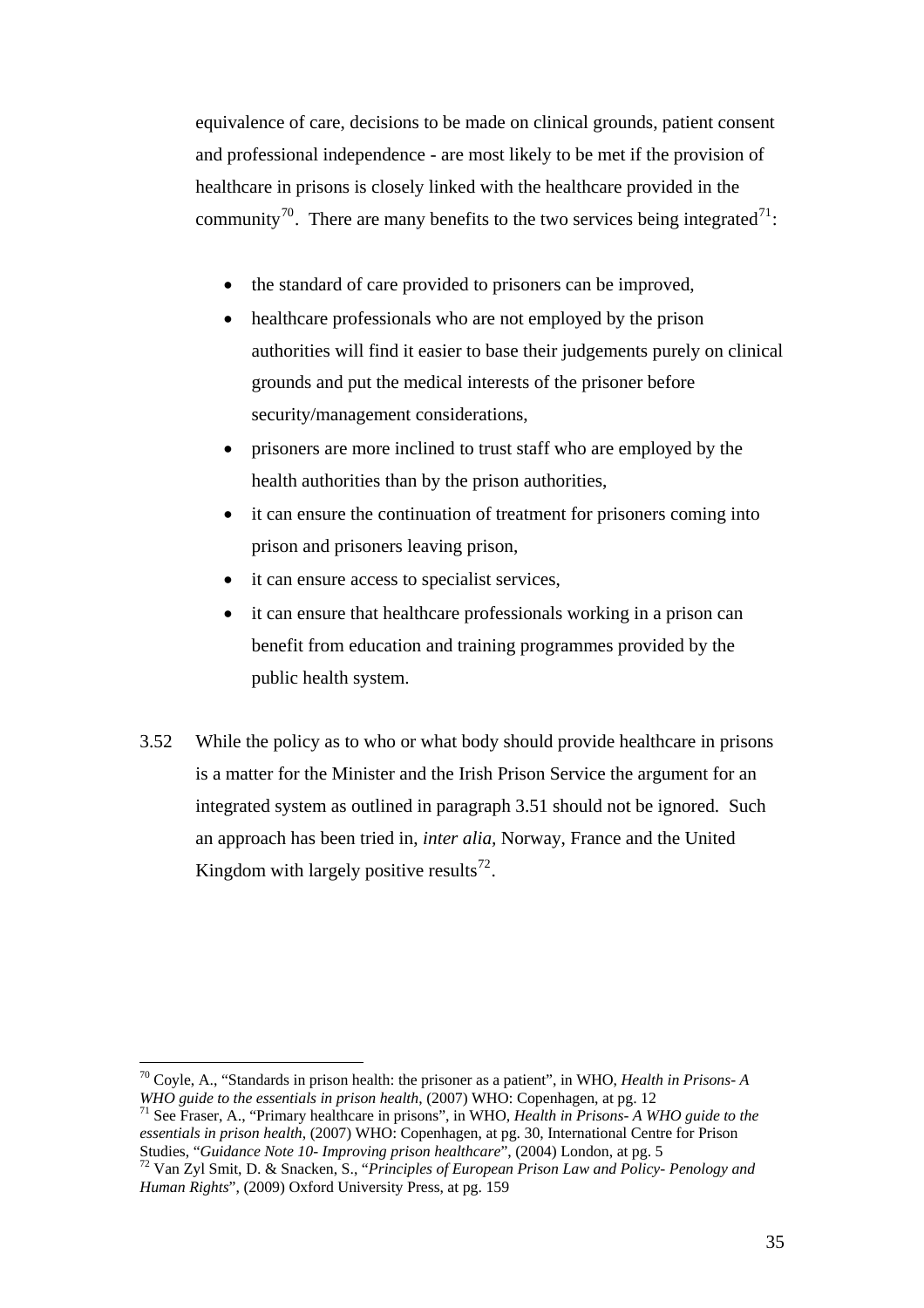#### **(G) Professional Competence**

- 3.53 The CPT has stated that "*prison doctors and nurses should possess specialist knowledge enabling them to deal with the particular forms of prison pathology and adapt their treatment methods to the conditions imposed by detention*"[73](#page-35-0).
- 3.54 Professional competence requires that there is sufficient healthcare staff employed in the prison. In a Report to the Government of Ireland the CPT recommended that the time actually spent by doctors seeing patients should correspond with the times that prisoners are out of their cells<sup>[74](#page-35-1)</sup>. It also urged that the number of doctors be sufficient to cater for the prison population concerned<sup>[75](#page-35-2)</sup>.

#### **Conclusion**

3.55 The provision of adequate healthcare to prisoners should be regarded as a public health issue. Prisoners come from the community and the majority of them will return to the community at some point. In 2009 there was an average of 3,881 prisoners in our prisons on a daily basis and a total of 12,339 prisoners passed through the system that year<sup>[76](#page-35-3)</sup>. There are not more up to date statistics but it is clear from the published statistics of the day to day prison population to date that the number for 2010 will greatly exceed those for 2009. I stated at paragraph 3.3 that prisoners are more likely to suffer from ill health than the general population. The public health hazard that this presents should not be underestimated<sup>[77](#page-35-4)</sup>. It will benefit the community at large if prisoners return to the community in good health.

<span id="page-35-0"></span><sup>&</sup>lt;sup>73</sup> CPT 3<sup>rd</sup> General Report [CPT/Inf (93) 12], at para. 75

 $74$  CPT, Report to the Government of Ireland, CPT/Inf (2011) 3, at para. 61

<span id="page-35-2"></span><span id="page-35-1"></span><sup>75</sup> Ibid at para.64

<span id="page-35-3"></span><sup>76</sup> See Irish Prison Service Annual Report (2009)

<span id="page-35-4"></span> $77$  Penal Reform International, "Health in Prisons: realising the right to health", (2007) at pg.13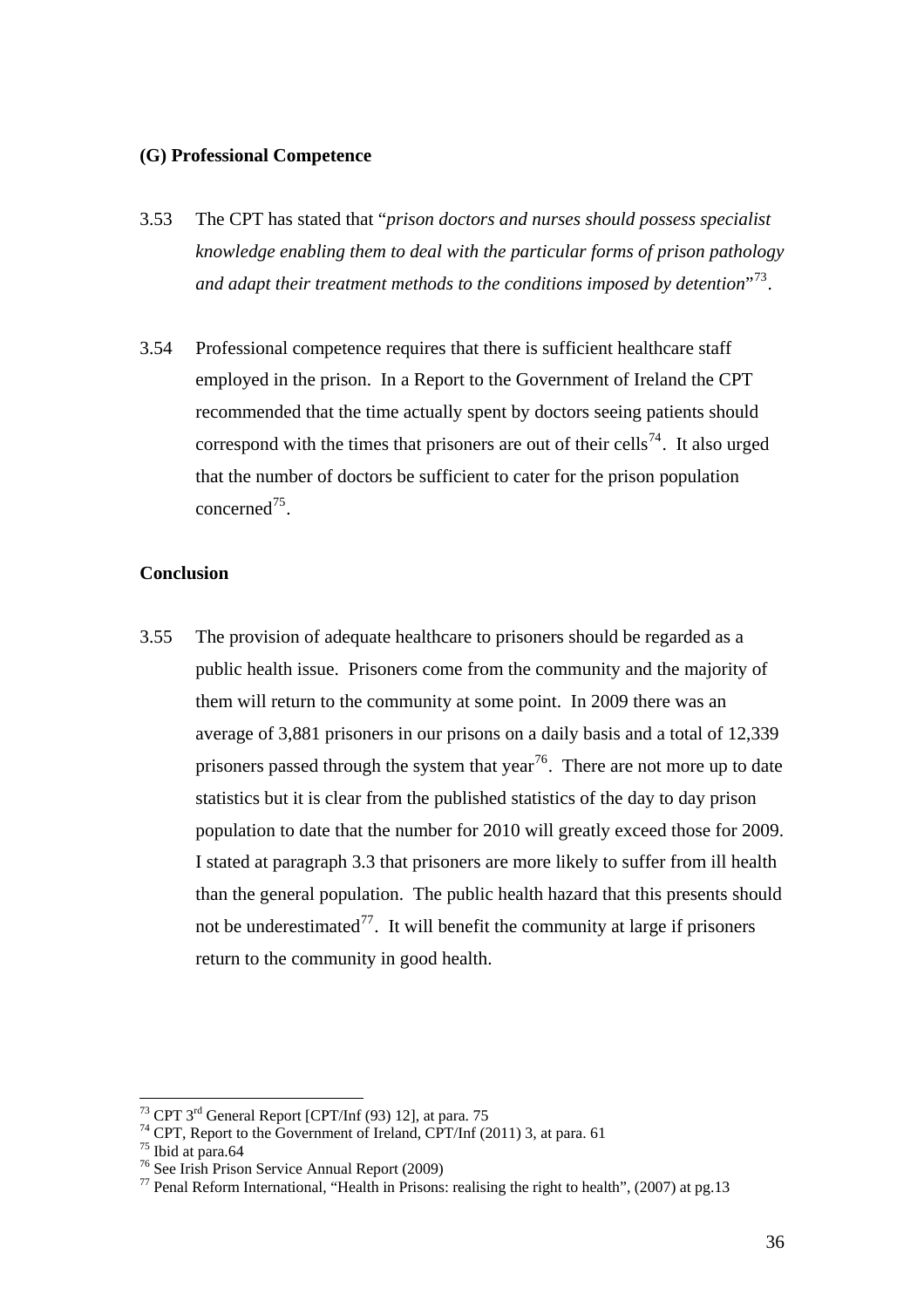# **Chapter 4 A Case History**

- 4.1 I stated at paragraph 1.13 that because of a lack of accommodation in the CMH prisoners who should be in the CMH are detained in prisons.
- 4.2 I have seen at first hand a number of such prisoners. It is sufficient to give details of one case that I encountered in order to make the point that prisoners, who require treatment in the CMH or other like facility, should be transferred to such a hospital. The provision of sufficient beds in the CMH or other secure facility must be undertaken as a matter of urgency.
- 4.3 I have already stated at paragraph 3.7 that the CPT has stressed that a State cannot derogate from its responsibility to provide adequate healthcare, even in times of economic hardship<sup>[78](#page-36-0)</sup>.
- 4.4 In order to respect issues of confidentiality I do not, in this Chapter, give details of the prison that I refer to or the gender of the prisoner.
- 4.5 During the course of an unannounced visit to a prison a prisoner was observed in a safety observation cell. The prisoner was naked, was crawling on all fours on the floor, was covered in their own excrement and completely incoherent.
- 4.6 The prisoner had been in the prison for six days prior to my visit. I was informed that the prisoner had been in the same condition as detailed at paragraph 4.5 since admission to the prison.
- 4.7 I was satisfied that the prisoner was in receipt of appropriate clinical care, that the prisoner was monitored by nurses on a four hourly basis and that the prisoner's life was not in danger.

<span id="page-36-0"></span> $^{78}$  CPT 11<sup>th</sup> General Report [CPT/Inf (2001) 16] at para. 31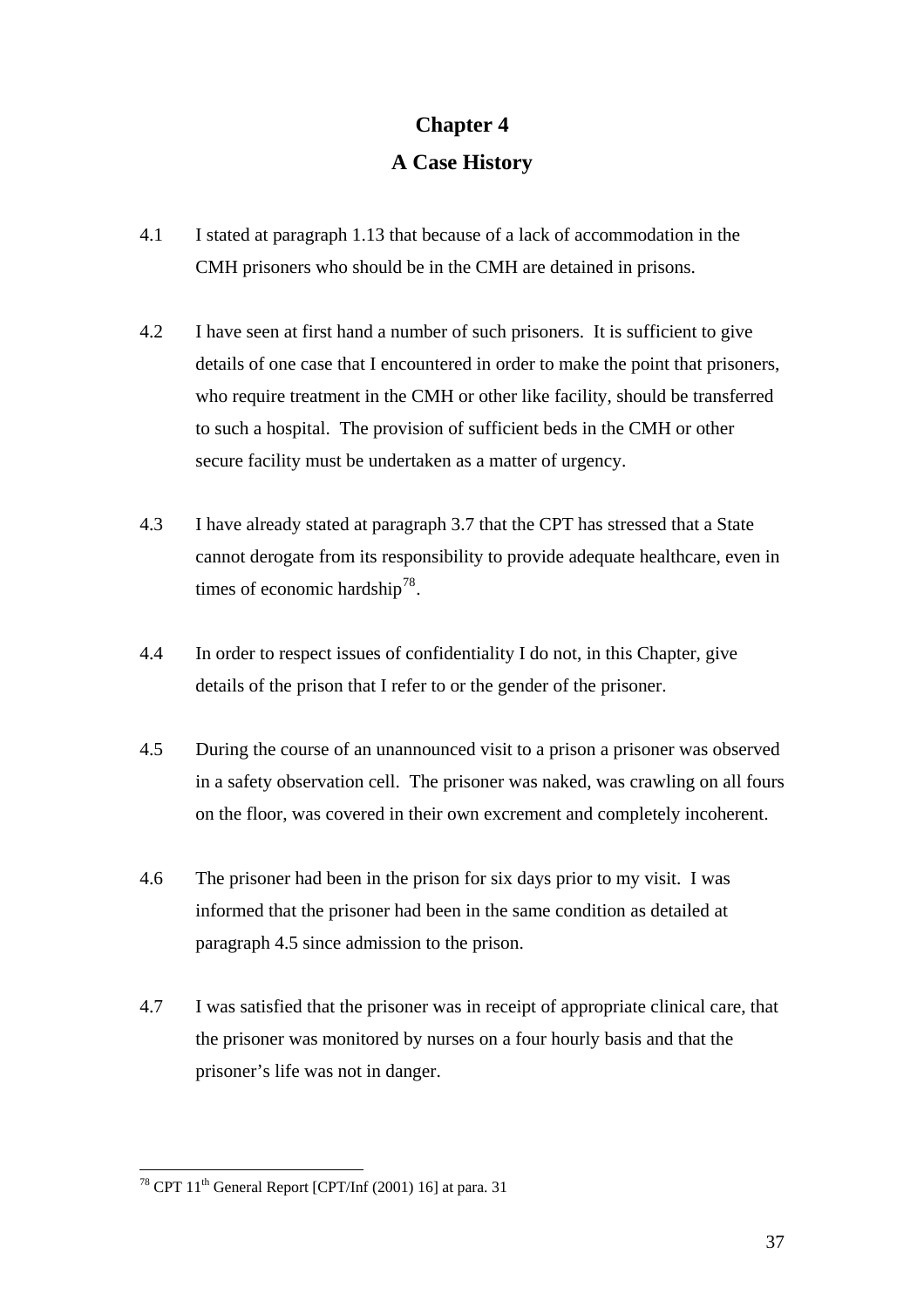- 4.8 I was satisfied that the prisoner was also observed by prison staff every fifteen minutes.
- 4.9 I make no criticism of the care that this prisoner was receiving from prison staff who were doing what they could to help the prisoner although not trained for the eventualities that they found themselves dealing with. Prison staff showered this very difficult prisoner on a regular basis. Prison staff are not trained to undertake such tasks.
- 4.10 I spoke to the Prison Governor, the Prison Doctor the healthcare staff in the prison and the Consultant Psychiatrist who was treating this prisoner. The professional view of all healthcare professionals was that this prisoner needed to be in a psychiatric hospital. The beds in the CMH were full and the prisoner could not be moved to any other psychiatric facility.
- 4.11 I kept this case under review and six days after my visit the prisoner was moved to the CMH.
- 4.12 It was the view of the Consultant Psychiatrist that this prisoner could not be appropriately treated in a safety observation cell in a prison setting as the prisoner required accommodation in a high observation unit.
- 4.13 I have been informed that if a person suffering from the same disorder as the prisoner mentioned above either presented at or was brought to a hospital he/she would immediately be transferred to an appropriate psychiatric hospital for treatment. This treatment would, initially, be in a high observation unit where such a person would be observed at all times by medically trained staff and would not be confined to a padded room. As treatment would progress such a person, as part of such treatment, would have greater freedom to move around the hospital, *albeit*, under supervision by hospital staff. This could not be provided in a prison setting where security issues in the prison would dictate that the prisoner would have to be effectively "locked down" in a safety observation cell until either they were transferred to the CMH or were "well enough" to rejoin the greater prison population.